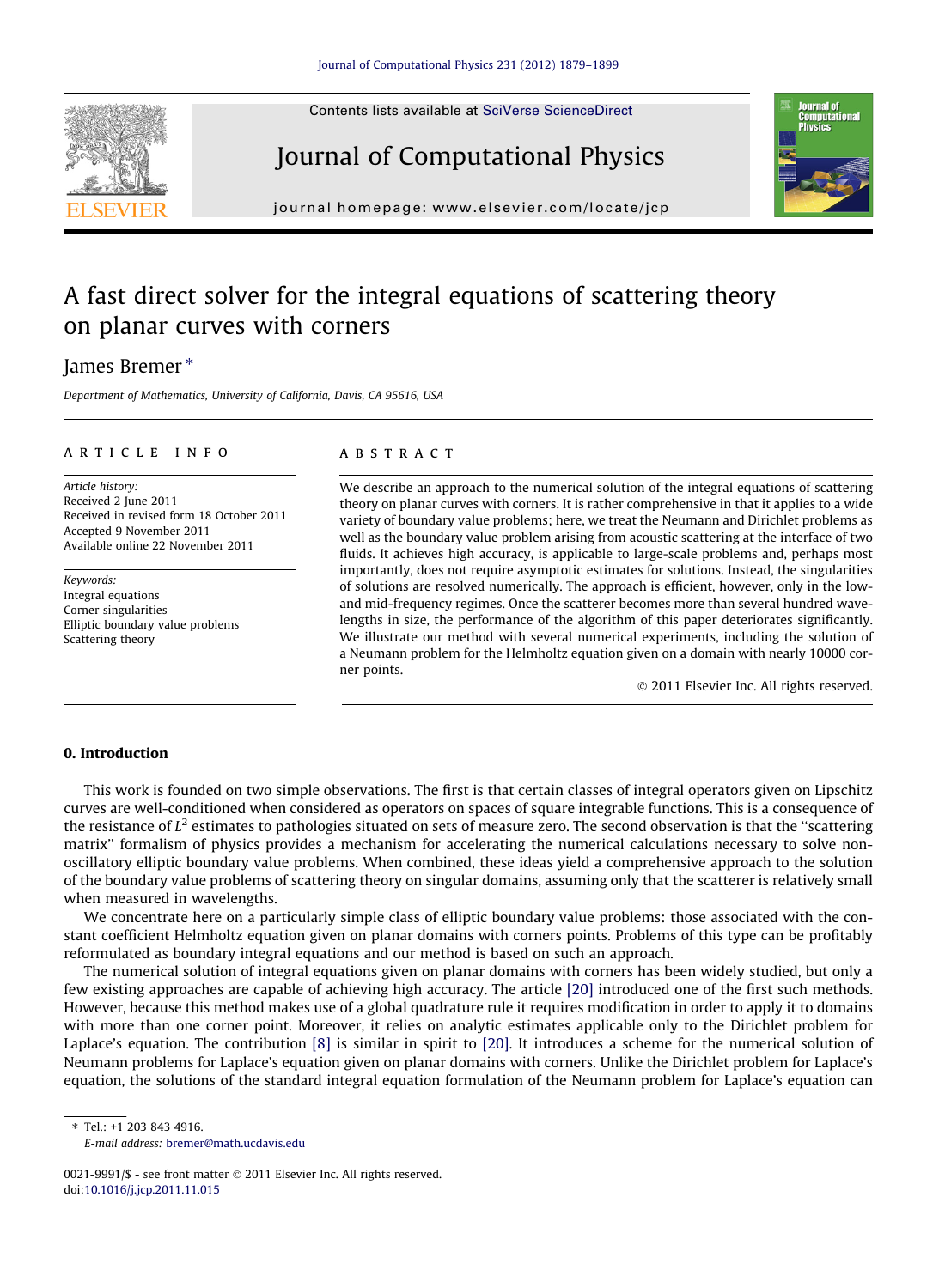<span id="page-1-0"></span>exhibit singularities which are unbounded in  $L^{\infty}$  norm. This is addressed in [\[8\]](#page-20-0) through subtraction of singularities and specialized global quadrature rules. While this approach is able to achieve high-accuracy, it suffers from the same drawbacks as [\[20\]:](#page-20-0) limited applicability due to the use of extensive analytic knowledge of solutions and global quadrature. The article [\[1\]](#page-19-0) describes a scheme for solving Neumann problems for the Helmholtz equation given on domains with corners based on a nonstandard integral equation formulation whose solutions do not exhibit unbounded singularities. This is a promising approach, but it is not yet clear if it can be extended to the many boundary integral formulations which arise from electromagnetic and acoustic scattering on surfaces.

The work described in [\[15–18\],](#page-20-0) which centers on an approach dubbed ''compressed inverse preconditioning,'' is quite generally applicable. High-accuracy results for large-scale crack problems are shown in [\[17,12\]](#page-20-0) and impressive numerical experiments for the well-known problem of determining the electrostatic conductivity of a ''random checkerboard'' are presented in [\[15\].](#page-20-0) The compressed inverse preconditioning scheme is a technique for simultaneously accelerating the application of matrices discretizing integral operators given over domains with singularities and overcoming the negative effects that ill-conditioning has on iterative methods. The approach of this paper is different in several respects, the most salient being that we avoid ill-conditioning entirely by forming discretizations of integral operators which capture their action on spaces of square integrable functions rather than their pointwise behavior and that our approach is direct rather than iterative.

While neither of the observations underlying this article is new, the fact that the two can be combined to yield an effective scheme for a large class of elliptic corner problems does not appear to be known (or, at least, not widely known). Moreover, our scheme deviates from standard methods in numerous respects. In Section 1, we describe integral equation formulations of the Neumann and Dirichlet problems for the Helmholtz equation and for the boundary value problem arising from scattering from the interface of two fluids. Our approach to the Dirichlet problem and to interface boundary conditions is standard; however, we introduce a new mechanism in order to treat the ''spurious resonance'' problem associated with Neumann boundary conditions.

Section 2 is concerned with the discretization of integral operators. The approach described there is a novel generalization of the modified Nyström scheme introduced in [\[4\]](#page-19-0). The standard Nyström approach to the discretization of integral equations, which calls for representing solutions of the equations by sampling their values at a collection of points, will obviously lead to conditioning problems when solutions are unbounded with respect to pointwise norms. Since integral operators given on domains with corner points are often unbounded in  $L^{\infty}$  norm, Galerkin type methods, which are able to capture the  $L^2$ action of an integral operator rather than its pointwise behavior, are generally used for the class of problems considered in this article. The disadvantage of such an approach is that Galerkin discretization requires the numerical evaluation of many double integrals. The discretization schemes of [\[4\]](#page-19-0) and this paper are mathematically equivalent to Galerkin discretization but avoid this difficulty. They differ in that the scheme of [\[4\]](#page-19-0) is only able to address integral operators whose kernels are smooth, while the approach of Section 2 applies to operators with logarithmically singular kernels.

In Section 3, we describe a mechanism for accelerating the numerical solution of the integral equations treated in this article. It is based on the ''scattering matrix'' formulation of physics. Approaches of this type have been described in [\[28,22,13\]](#page-20-0). Our scheme differs from previous algorithms in several respects, the most notable being that our approach explicitly incorporates user-supplied assumptions about boundary data and the desired outputs.

Finally, Section 4 presents the results of numerical experiments conducted to assess the approach of this article.

# 1. Three boundary value problems of scattering theory

In this section, we formulate three of the boundary value problems of scattering theory as integral equations. With the exception of the formulation used in Section 1.2, these formulations are well known. We include them for the reader's convenience and so that we may reference them later in this article.

# 1.1. Sound-soft scattering

Sound-soft scattering from an obstacle  $\Omega \subset \mathbb{R}^2$  can be modeled through the boundary value problem

$$
\Delta u + \omega^2 u = 0 \text{ in } \Omega^c
$$
  
 
$$
u = g \text{ on } \partial \Omega
$$
  
 
$$
\sqrt{|x|} \left(\frac{\partial}{\partial |x|} - i\omega\right) u(x) \to 0 \text{ as } ||x| \to \infty.
$$
 (1.1)

This problem can be reduced to an integral equation on  $\partial\Omega$  by representing the solution u of (1.1) as

$$
u(x) = \frac{i}{4} \int_{\partial\Omega} \omega |x - y| H_1(\omega |x - y|) \frac{(x - y) \cdot \eta_y}{|x - y|^2} \sigma(y) ds(y) + \frac{i}{4} \int_{\partial\Omega} H_0(\omega |x - y|) \sigma(y) ds(y).
$$
 (1.2)

Here,  $H_0$  and  $H_1$  are the Hankel functions of the first kind of order 0 and 1, ds refers to the arclength measure on the curve  $\partial\Omega$ , and  $\eta_y$  is the outward-pointing unit normal to  $\partial\Omega$  at the point y. This representation leads to the integral equation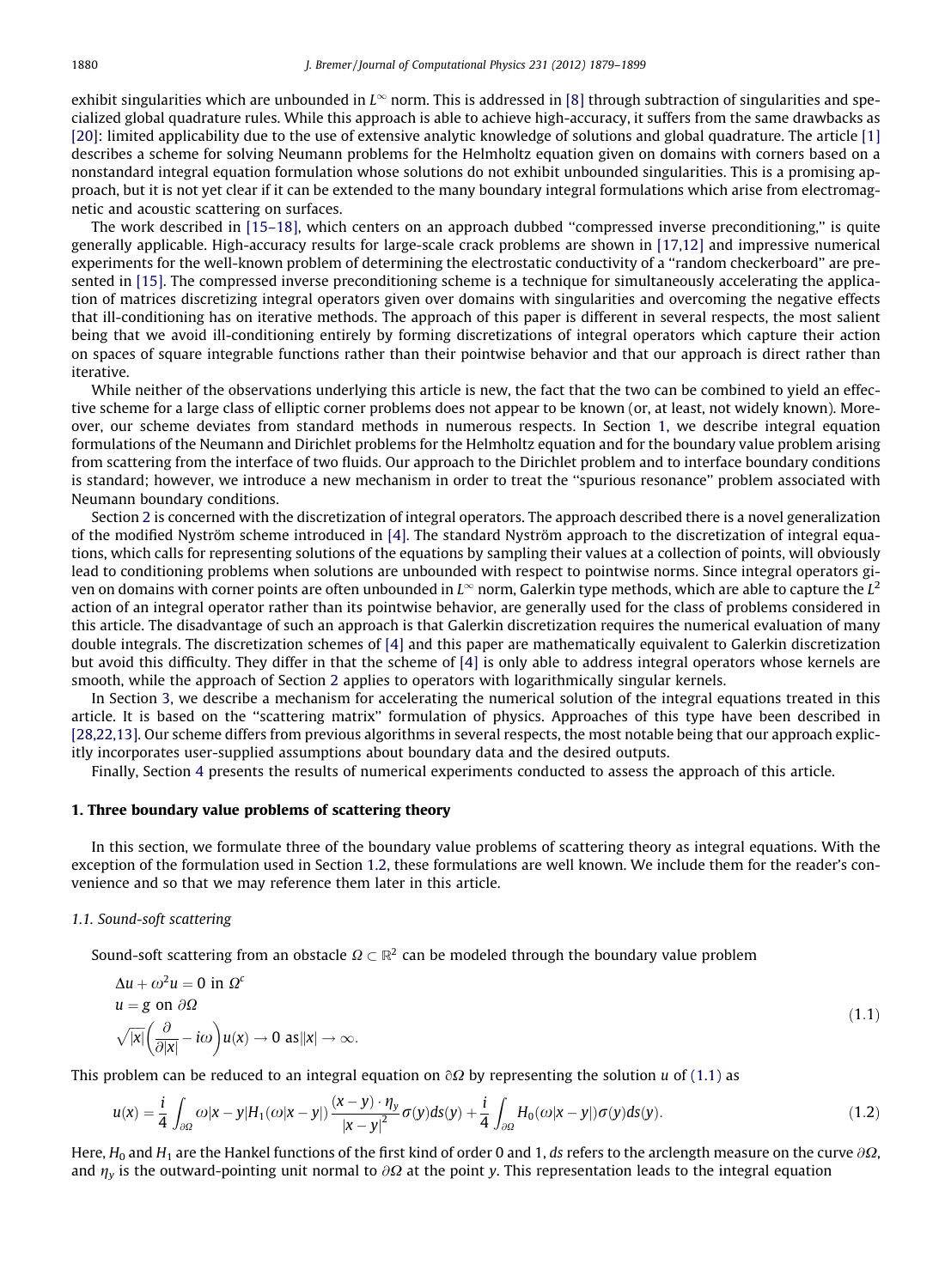<span id="page-2-0"></span>
$$
\frac{1}{2}\sigma(x) + \frac{i}{4}\int_{\partial\Omega}\omega|x-y|H_1(\omega|x-y|)\frac{(x-y)\cdot\eta_y}{|x-y|^2}\sigma(y)ds(y) + \frac{i}{4}\int_{\partial\Omega}H_0(\omega|x-y|)\sigma(y)ds(y) = g(x), x \in \partial\Omega.
$$
\n(1.3)

That is, the solution  $\sigma$  of the Eq. [\(1.3\)](#page-1-0) is the charge distribution which, when inserted into [\(1.2\),](#page-1-0) yields the solution u of [\(1.1\)](#page-1-0).

Eq. [\(1.3\),](#page-1-0) which is often referred to as a combined field integral equation due to the presence of terms involving both the single and double layer acoustic potentials, is uniquely solvable for appropriately chosen  $g$  (see, for instance, [\[11\]](#page-20-0)). Indeed, obtaining unique solvability is the motivation for the two-term representation  $(1.2)$  of the solution  $u$ . When the solution is represented as

$$
u(x) = \frac{i}{4} \int_{\partial \Omega} \omega |x - y| H_1(\omega |x - y|) \frac{(x - y) \cdot \eta_y}{|x - y|^2} \sigma(y) ds(y)
$$

in analogy with the standard approach for Laplace's equation, the resulting integral equation

$$
\frac{1}{2}\sigma(x) + \frac{i}{4}\int_{\partial\Omega}\omega|x-y|H_1(\omega|x-y|)\frac{(x-y)\cdot\eta_y}{|x-y|^2}\sigma(y)ds(y) = g(x), \quad x \in \partial\Omega,
$$
\n(1.4)

is not uniquely solvable in  $L^2(\partial\Omega)$  for all wavenumbers  $\omega$ . It is, however, alway solvable — the issue is that for certain wavenumbers  $\omega$ , which depend on the curve  $\partial\Omega$ , the operator

$$
T\sigma(x) = \frac{1}{2}\sigma(x) + \frac{i}{4}\int_{\partial\Omega}\omega|x-y|H_1(\omega|x-y|)\frac{(x-y)\cdot\eta_y}{|x-y|^2}\sigma(y)ds(y)
$$
\n(1.5)

can have a nontrivial nullspace. The addition of a single-layer term to (1.5) is one way to perturb the spectrum of the operator T so as to eliminate the nullspace.

# 1.2. Sound-hard scattering

The Neumann boundary value problem

$$
\Delta u + \omega^2 u = 0 \text{ in } \Omega^c
$$
  
\n
$$
\frac{\partial u}{\partial \eta} = g \text{ on } \partial \Omega
$$
  
\n
$$
\sqrt{|x|} \left(\frac{\partial}{\partial |x|} - i\omega\right) u(x) \to 0 \text{ as } |x| \to \infty.
$$
\n(1.6)

models sound-hard scattering from the obstacle  $\Omega$ . Here,  $\eta$  refers to the outward-pointing unit normal of  $\partial\Omega$  and the condition on the normal derivative of u is to be understood as a nontangential limit. As in the case of the Dirichlet problem, the representation of the solution  $u$  as

$$
u(x) = \frac{i}{4} \int_{\partial \Omega} H_0(\omega |x - y|) \sigma(y) ds(y)
$$

in analogy with the standard approach for Laplace's equation leads to the integral equation

$$
-\frac{1}{2}\sigma(x)+\frac{i}{4}\int_{\partial\Omega}\omega |x-y|H_1(\omega |x-y|)\frac{(y-x)\cdot \eta_x}{\left|x-y\right|^2}\sigma(y)ds(y)=g(x),\,\,x\in\partial\Omega,
$$

which is not necessarily uniquely solvable in  $L^2(\partial\Omega)$ . Once again, for certain values of  $\omega$ , the associated integral operator has a nontrivial nullspace.

A combined layer representation of u of the form  $(1.2)$  is unsuitable because it results in an integral equation one term of which is a multiple of the operator

$$
H\sigma(x) = \int_{\partial\Omega} \left( \frac{\partial}{\partial \eta_x} \frac{\partial}{\partial \eta_y} H_0(\omega |x - y|) \right) \sigma(y) ds(y),\tag{1.7}
$$

which is not bounded  $L^2(\partial\Omega)\to L^2(\partial\Omega)$ . It is standard practice to instead use a representation of the solution  $u$  of (1.6) which involves a composition of integral operators. Modifications of this type can be used to obtain integral equations whose associated operators are well-conditioned on various function spaces. The use of a composition to ''regularize'' a hypersingular integral operator goes back at least to [\[24\]](#page-20-0); a more recent treatment can be found in [\[10\].](#page-20-0)

We take a somewhat different tack and represent the solution  $u$  of (1.6) as

$$
u(x) = \frac{i}{4} \int_{\partial \Omega} H_0(\omega |x - y|) \sigma(y) ds(y) + \frac{i}{4} \int_{\Gamma} H_0(\omega |x - y|) \tau(y) ds(y)
$$
\n(1.8)

where  $\Gamma$  is a simply closed contour contained in the interior of  $\Omega$  and  $\tau$  is a newly introduced auxiliary charge distribution on  $\Gamma$ . This yields the equation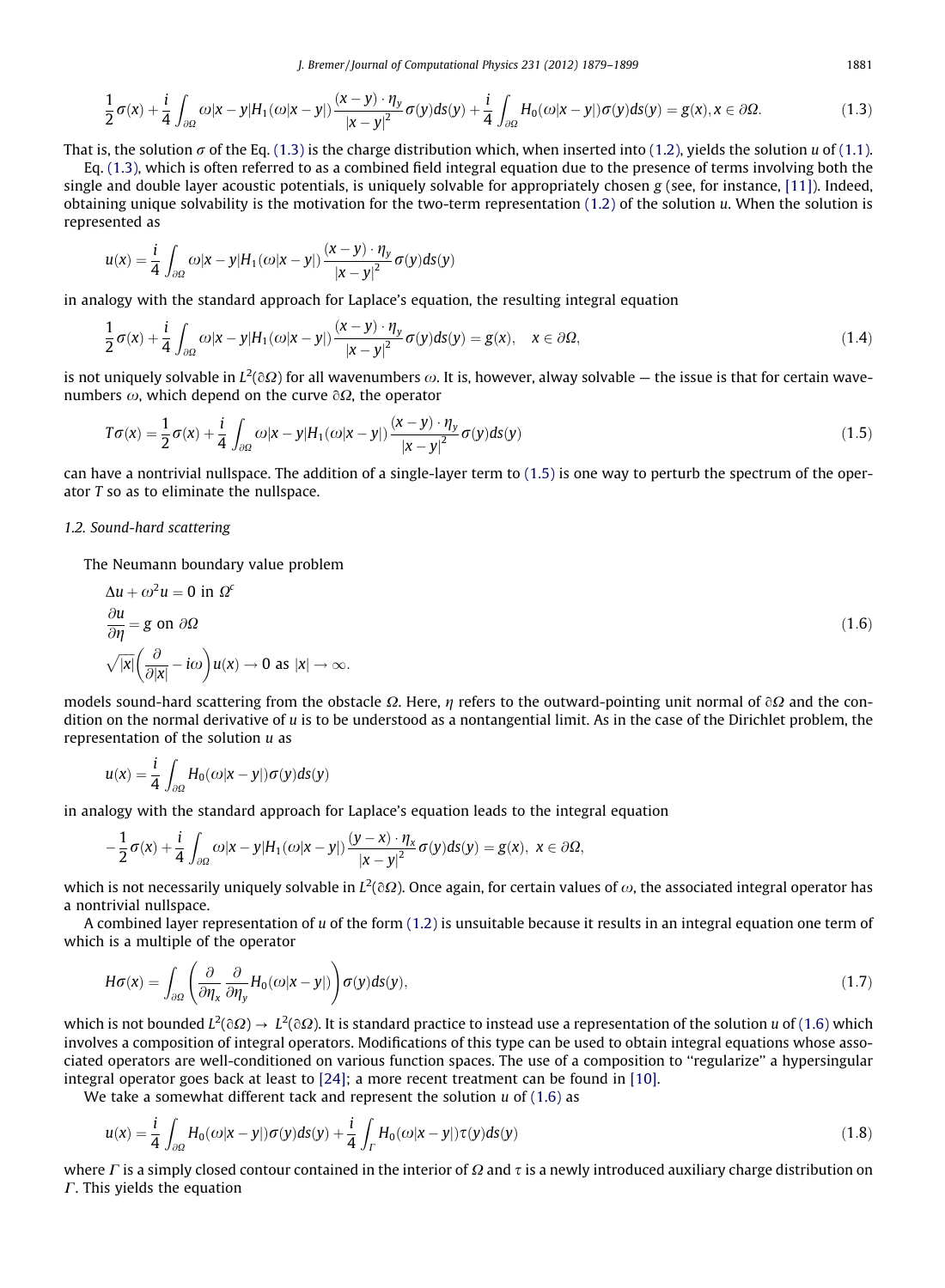$$
-\frac{1}{2}\sigma(x) + \frac{i}{4}\int_{\partial\Omega}\omega|x-y|H_1(\omega|x-y|)\frac{(y-x)\cdot\eta_x}{|x-y|^2}\sigma(y)ds(y) + \frac{i}{4}\int_{\Gamma}\omega|x-y|H_1(\omega|x-y|)\frac{(y-x)\cdot\eta_x}{|x-y|^2}\tau(y)ds(y)
$$
  
= g(x),  $x \in \partial\Omega$ , (1.9)

in the unknowns  $\sigma$  and  $\tau$ , which is not uniquely solvable. However, this problem can be easily overcome by requiring that

$$
-\frac{1}{2}\tau(x) + \frac{i}{4}\int_{\Gamma}\omega|x-y|H_1(\omega|x-y|)\frac{(y-x)\cdot\eta_x}{|x-y|^2}\tau(y)ds(y)
$$
  
+
$$
\frac{i}{4}\int_{\partial\Omega}\omega|x-y|H_1(\omega|x-y|)\frac{(y-x)\cdot\eta_x}{|x-y|^2}\sigma(y)ds(y) = 0, \quad x \in \Gamma.
$$
 (1.10)

In the case of a domain with m connected components, we add auxiliary contours  $\Gamma_1, \ldots, \Gamma_m$ , one in the interior of each connected component, introduce auxiliary charge distributions  $\tau_1, \ldots, \tau_m$  on the  $\Gamma_i$ , and add m conditions of the form (1.10), one for each connected component.

The condition numbers of the linear systems which result from the discretization of  $(1.9)$  and  $(1.10)$  are typically small at low wavenumbers. For instance, Table 1 shows the condition numbers of certain linear systems obtained by applying this approach to unit circle U. The chosen wavenumbers  $\omega$  are high-accuracy approximations of roots of the Bessel function  $J_1(z)$  of the first kind of order 1. It is well known that the integral operator

$$
T\sigma(x) = \frac{1}{2}\sigma(x) + \frac{i}{4}\int_{U}\omega |x-y|H_1(\omega |x-y|)\frac{(y-x)\cdot \eta_x}{|x-y|^2}\sigma(y)ds(y)
$$

has a nontrivial nullspace when  $\omega$  takes on one of these values.

**Remark 1.1.** The operator H defined by [\(1.7\)](#page-2-0) is unbounded  $L^2(\partial\Omega)\to L^2(\partial\Omega)$ , but it is bounded as an operator  $W^{1,2}(\partial\Omega)\to$  $L^2(\partial\Omega)$ , where  $W^{1,2}(\partial\Omega)$  is the Sobolev space of square integral functions f on  $\partial\Omega$  whose first derivatives with respect to arclength measure are also square integrable. Indeed, H can be viewed as a linear combination of the derivative of the Hilbert transform and an integral operator whose kernel is smooth (see [\[19\]](#page-20-0), for instance).

An integral equation method for electromagnetic scattering problems which exploits the boundedness of H on Sobolev spaces is described in [\[2\].](#page-19-0) Moreover, the approach of the next section to discretizing integral operators defined on spaces of square integrable functions can be modified so as to exploit this observation and produce discretizations of the operator H which are well-conditioned. A scheme of this type will be reported at a later date.

# 1.3. Fluid interfaces

In order to formulate the boundary value problem

$$
\Delta u + \omega_1^2 u = 0 \qquad \text{in } \Omega
$$
  
\n
$$
\Delta v + \omega_2^2 v = 0 \qquad \text{in } \Omega^c
$$
  
\n
$$
u - v = g \qquad \text{on } \partial \Omega \qquad \text{amllabeled050}
$$
  
\n
$$
\frac{\partial u}{\partial \eta} - \frac{\partial v}{\partial \eta} = \frac{\partial g}{\partial \eta} \qquad \text{on } \partial \Omega
$$
  
\n
$$
\sqrt{|X|} \left(\frac{\partial}{\partial |X|} - i\omega_2\right) v(X) \to 0 \text{ as } |X| \to \infty,
$$
\n(1.11)

which models scattering from an interface between two fluids, as an integral equation we follow the approach of [\[25\]](#page-20-0). That is, we represent  $u$  as

$$
u=D_{\omega_1}\sigma+S_{\omega_1}\tau
$$

and  $\nu$  as

$$
\nu = D_{\omega_2} \sigma + S_{\omega_2} \tau,
$$

Table 1

The condition numbers of the linear systems obtained by applying the approach of Section 1.2 to the unit circle, as a function of wavenumber.

| $9.15 \times 10^{+00}$<br>3.831705970207512<br>82.46225991437356<br>$9.13 \times 10^{+00}$<br>10.17346813506272<br>161.0042944053620 | $\omega$          | к                      | $\omega$          |                                                                                                               |
|--------------------------------------------------------------------------------------------------------------------------------------|-------------------|------------------------|-------------------|---------------------------------------------------------------------------------------------------------------|
| $1.71 \times 10^{+01}$<br>321.2266814345928<br>41.61709421281445                                                                     | 22.76008438059277 | $9.25 \times 10^{+00}$ | 201.8454701561909 | $7.07 \times 10^{+01}$<br>$5.73 \times 10^{+02}$<br>$4.01 \times 10^{+02}$<br>3.61 $\times$ 10 <sup>+02</sup> |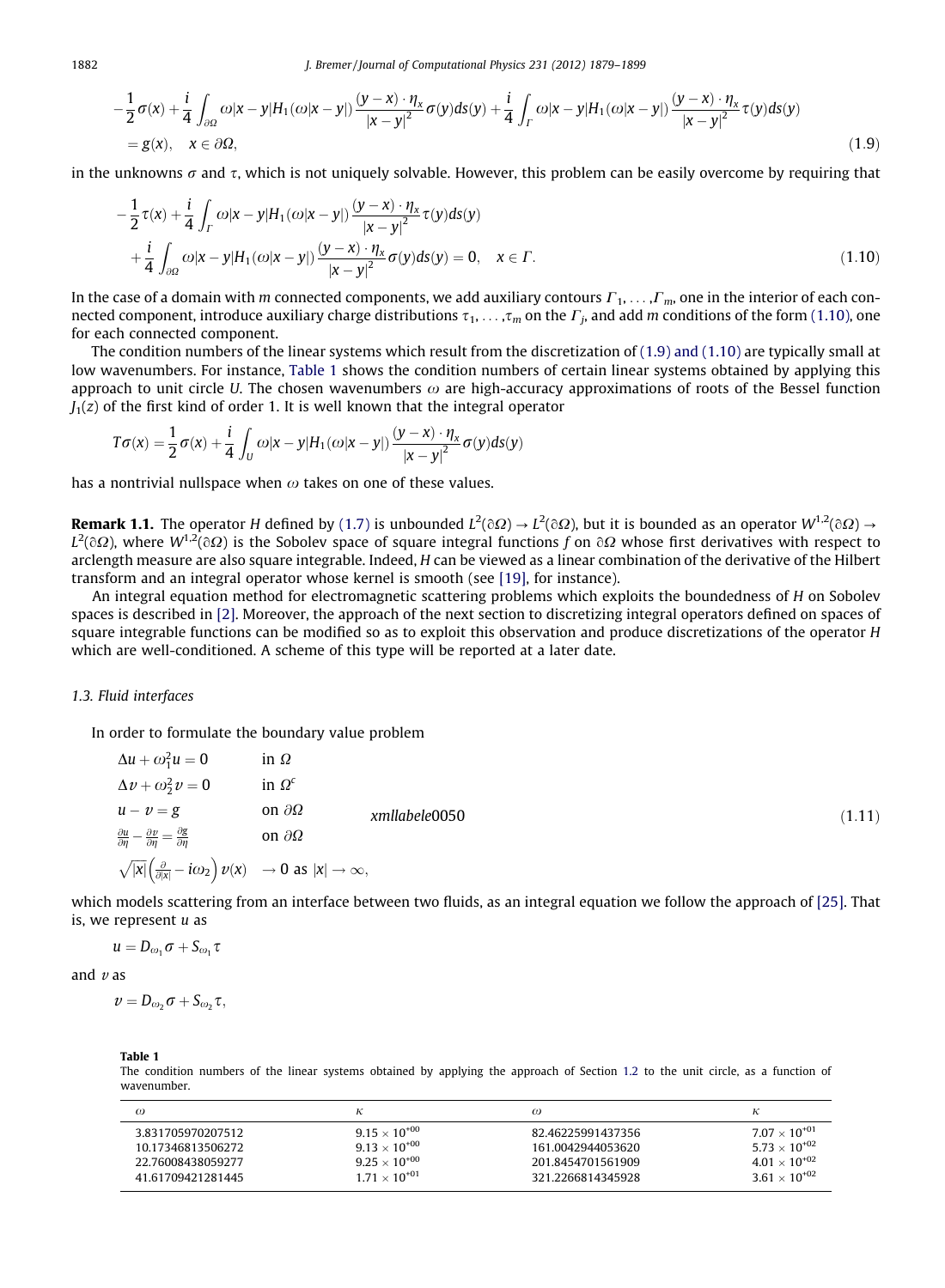<span id="page-4-0"></span>where  $S_{\alpha}$  and  $D_{\alpha}$  are defined by

$$
S_{\omega}f(x) = \frac{i}{4} \int_{\partial \Omega} H_0(\omega | x - y|) f(x) ds(y)
$$

and

$$
D_{\omega}f(x) = \frac{i}{4} \int_{\partial\Omega} \omega |x - y| H_1(\omega |x - y|) \frac{(x - y) \cdot \eta_y}{|x - y|^2} f(y) ds(y).
$$

This choice of representations leads to the system of integral equations

$$
\begin{pmatrix} D_{\omega_1} - D_{\omega_2} - I & S_{\omega_1} - S_{\omega_2} \ D'_{\omega_1} - D'_{\omega_2} & S'_{\omega_1} - S'_{\omega_2} + I \end{pmatrix} \begin{pmatrix} \sigma \\ \tau \end{pmatrix} = \begin{pmatrix} g \\ \frac{\partial g}{\partial \eta} \end{pmatrix}.
$$
\n(1.12)

Here,  $S_\omega'$  and  $D_\omega'$  are the operators defined by

$$
S'_{\omega}f(x) = \frac{i}{4} \int_{\partial \Omega} \omega |x - y| H_1(\omega |x - y|) \frac{(y - x) \cdot \eta_x}{|x - y|^2} f(y) ds(y)
$$

and

$$
D'_{\omega}f(x) = \frac{i}{4} \int_{\partial \Omega} \left( \frac{\partial}{\partial v_x} \frac{\partial}{\partial v_y} H_0(\omega |x - y|) \right) f(y) ds(y).
$$

Note that due to cancellation of singularities, the operators in each entry of the matrix appearing in (1.12) are bounded  $L^2(\partial\Omega)\to L^2(\partial\Omega).$ 

## 2. Discretization of integral operators

Here we describe a Nyström scheme for the discretization of certain integral operators given over planar domains with corners. Throughout we view our operators as acting on spaces of square integrable functions and our aim is to discretize them as such. This is a departure from the standard Nyström approach which proceeds by approximating the pointwise action of an integral operator. Such an approach is contraindicated when considering integral operators on Lipschitz domains as they tend to be unbounded with respect to pointwise (Hölder and  $L^{\infty}$ ) norms but bounded with respect to  $L^p$  norms.

Much has been written on the analysis of integral operators on Lipschitz domains; see [\[9\]](#page-20-0) for a treatise on the subject written by two of its leading practitioners. The article [\[4\]](#page-19-0) contains a detailed discussion of the pitfalls encountered when standard Nyström discretization methods are applied to integral operators on Lipschitz domains.

#### 2.1. Decompositions of planar curves

For our purposes, a decomposition of a planar curve  $\Gamma$  is a finite sequence

$$
\{r_j: I_j \to \Gamma\}_{j=1}^n
$$

of smooth unit speed parameterizations each of which is given on a compact interval  $I_i$  of R and such that the sets  $r_i(I_i)$  form a disjoint union of  $\varGamma.$  By smooth parameterization  $r:I\to\varGamma,$  we mean a parameterization such that  $r'(t)$  is defined for each point t in the interior of the compact interval I and that the limit of  $|r'(t)|$  as t goes to the endpoints of I exists and is finite. Unit speed refers to that requirement that  $|r'(t)|$  = 1 for all t in the interior of I. We now associate with each decomposition of  $\Gamma$  a subspace S of the space  $L^2(\Gamma)$  of measurable functions on  $\Gamma$  which are square integrable with respect to arclength measure and an isomorphism of S with a complex Cartesian space. This construction will be the basis of our approach to discretization.

To that end, we fix a positive integer k and let, for each  $j = 1, \ldots, n$ ,

$$
t_{1,j},t_{2,j},\ldots,t_{k,j},w_{1,j},w_{2,j},\ldots,w_{kj}
$$

denote the nodes and weights of the k-point Legendre quadrature rule on the interval  $I_i$ . We also define, for each  $j = 1, \ldots, n$ ,  $S_i$ to be the span of all functions  $f: \Gamma \to \mathbb{C}$  of the form

$$
f(x) = \begin{cases} p(r_j^{-1}(x)) & \text{for } x \in r_j(I_j) \\ 0 & \text{for } x \notin r_j(I_j) \end{cases}
$$

where p is a Legendre polynomial of degree  $k - 1$  on  $I_i$ . The mapping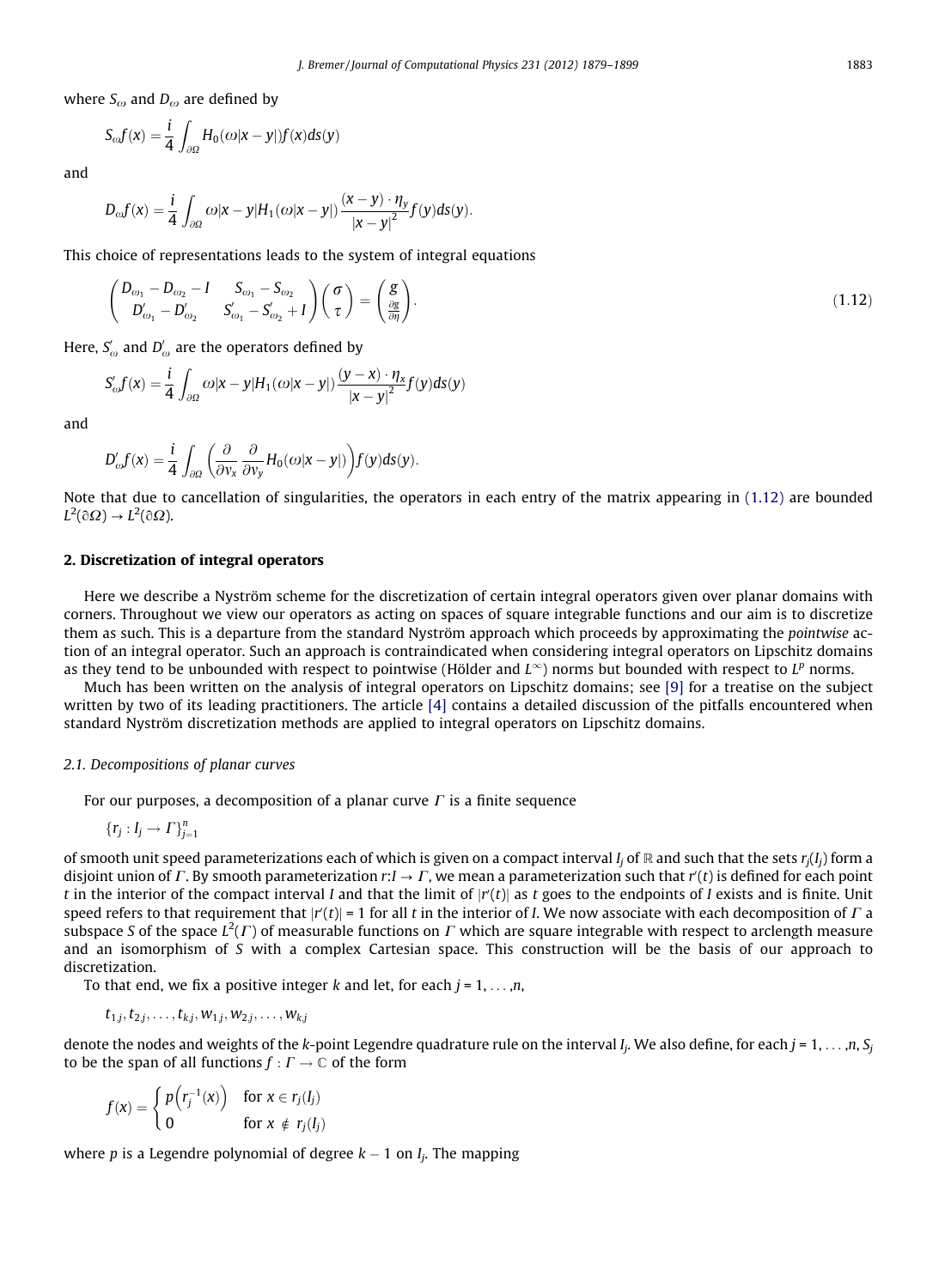$$
\Phi_j: S_j \subset L^2(\Gamma) \to \mathbb{C}^k
$$

<span id="page-5-0"></span>defined by

$$
\Phi_j(f) = \begin{pmatrix} f(r_j(t_{1,j}))\sqrt{w_{1,j}} \\ f(r_j(t_{2,j}))\sqrt{w_{2,j}} \\ \vdots \\ f(r_j(t_{kj}))\sqrt{w_{kj}} \end{pmatrix}
$$

is evidently an isomorphism: if f and g are in the space  $S_i$  then we have

$$
\int_{\Gamma} fg = \int_{r_j(l_j)} fg = \int_{l_j} f(r_j(t))g(r_j(t))dt = \sum_{i=1}^k f(r_j(t_{i,j}))g(r_j(t_{i,j})) \sqrt{w_{i,j}} = \Phi(f) \cdot \Phi(g).
$$

The third equality follows from the fact that the functions

$$
f \circ r_j
$$
 and  $g \circ r_j$ 

are Legendre polynomials of degree  $k-1$  on  $I_i$  and the Legendre quadrature rule of order k on  $I_i$  integrates products of all such functions. The subspace S is now defined as the union of the subspaces  $S_i$  and the map

$$
\Phi:\mathsf{S}\to (\mathbb{C}^k)^n\equiv \mathbb{C}^{kn}
$$

is obtained by setting

$$
\Phi(f) = \begin{pmatrix} \Phi_1(f_1) \\ \Phi_2(f_2) \\ \vdots \\ \Phi_n(f_n) \end{pmatrix},
$$

where  $f_i$  denotes the restriction of f to  $r_i(I_i)$ . Finally, we introduce two pieces of terminology which will be useful later. We will refer to the points

$$
r_1(t_{1,1}), r_1(t_{2,1}), \ldots, r_1(t_{k,1}), \ldots, r_n(t_{1,n}), r_n(t_{2,n}), \ldots, r_n(t_{k,n})
$$
\n(2.1)

as the discretization nodes of the decomposition. And, given a function  $f$  on  $\Gamma$  which is defined at these nodes, we call the unique function g in S such that

$$
f(r_j(t_{ij})) = g(r_j(t_{ij})), \quad i = 1, \ldots, k, \quad j = 1, \ldots, n,
$$

the interpolant of  $f$  in  $S$ .

**Remark 2.1.** The requirement that the parameterizations  $r_i$  be unit speed can be dropped. In that event, the definition of  $\Phi_i$ should be modified to read

$$
\Phi_j(f) = \begin{pmatrix} f(r_j(t_{1,j})) \sqrt{w_{1,j}|r'_j(t_{1,j})|} \\ f(r_j(t_{2,j})) \sqrt{w_{2,j}|r'_j(t_{2,j})|} \\ \vdots \\ f(r_j(t_{kj})) \sqrt{w_{kj}|r'_j(t_{kj})|} \end{pmatrix}
$$

and the definition of the  $S_i$  must be adjusted accordingly.

2.2. Discretization of operators acting on spaces of square integrable functions

A decomposition

$$
D=\{r_j: I_j\to\Gamma\}_{j=1}^n
$$

of a planar curve  $\Gamma$  gives rise to a scheme for the discretization of certain operators  $T:L^2(\Gamma)\to L^2(\Gamma)$ , which we now describe. We denote by S and by  $\Phi: S \to \mathbb{C}^{nk}$  the subspace of  $L^2(\Gamma)$  and the isomorphism associated with the decomposition D.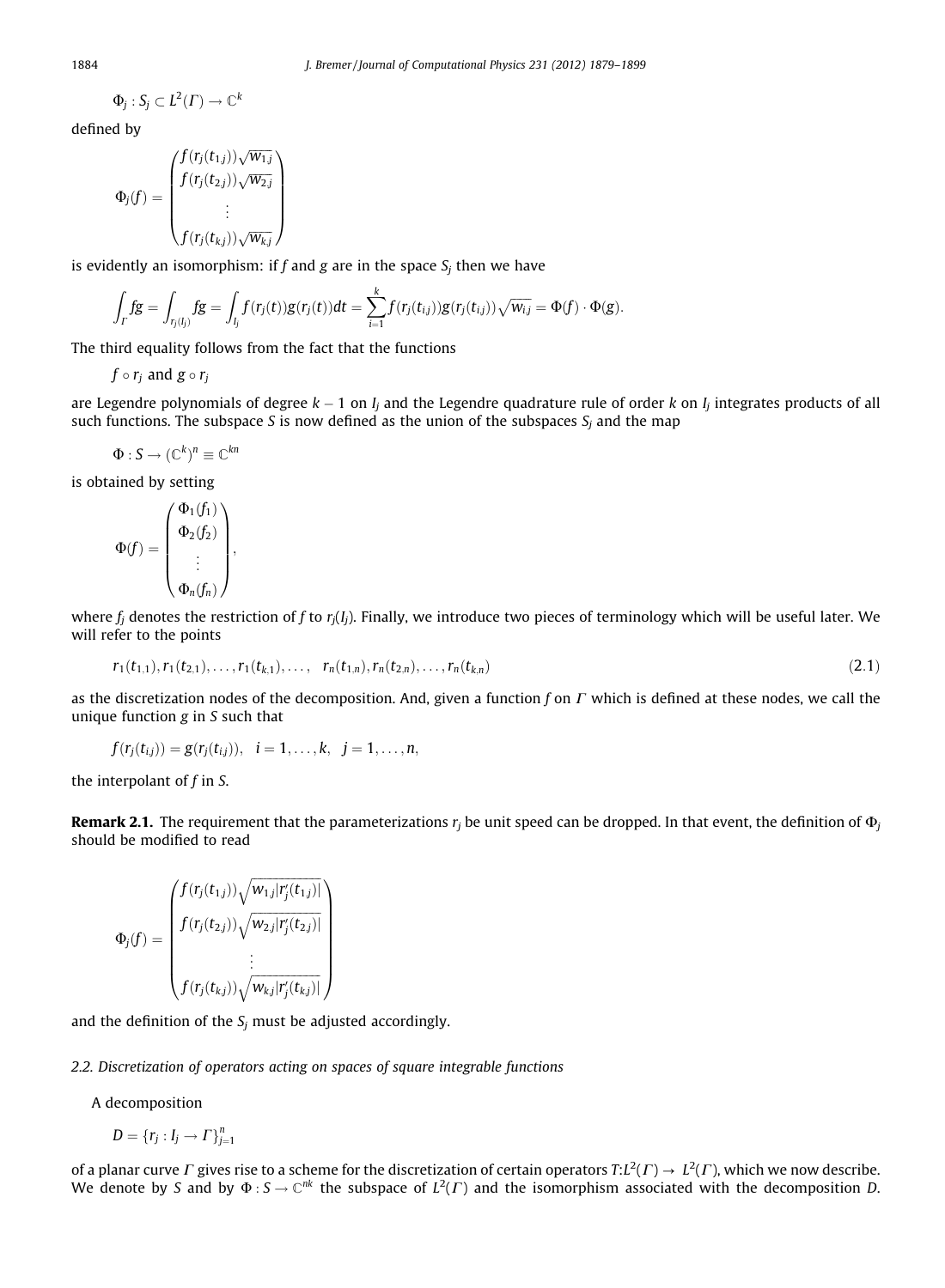Moreover, we let P designate the mapping which takes functions f which are defined at the discretization nodes of the decomposition to their interpolants in S; that is,  $P(f)$  is the unique function g in S which agrees with f at the nodes [\(2.1\)](#page-5-0). If T:L<sup>2</sup>(T)  $\to$  L<sup>2</sup>(T) is such that Tf is defined at each of the discretization nodes of D whenever f is a function in S, then we call the  $nk \times nk$  matrix A such that the diagram

$$
S \subset L^{2}(\Gamma) \xrightarrow{\quad PT} S \subset L^{2}(\Gamma)
$$
  
\n
$$
\downarrow \Phi \qquad \qquad \downarrow \Phi
$$
  
\n
$$
\mathbb{C}^{nk} \xrightarrow{\quad A} \qquad \mathbb{C}^{nk}
$$
 (2.2)

commutes the discretization of the operator T induced by the decomposition D. The salient feature of this definition is that that the singular values of A are identical to those of the operator PT. It follows that the  $l^2(\mathbb C^{nk})\to l^2(\mathbb C^{nk})$  condition number of the matrix A is equal to the  $L^2(\Gamma)\to L^2(\Gamma)$  condition number of the operator PT. Many of the integral operators of mathematical physics are well-conditioned when viewed as operators on spaces of square integral functions but are not well-behaved with respect to pointwise norms. This is certainly true of the operators which arise from the formulations of Section 1 when considered on Lipschitz domains. They are typically unbounded on Hölder spaces but are bounded on spaces of square integrable functions (see [\[9\]](#page-20-0), for instance).

In a similar vein, decompositions of two disjoint contours  $\Gamma_1$  and  $\Gamma_2$  give rise to a scheme for discretizing certain operators  $T L^2(\Gamma_1) \rightarrow L^2(\Gamma_2)$ . Denote by

$$
\Phi_1: S_1 \subset L^2(\Gamma_1) \to \mathbb{C}^{nk}
$$

the isomorphism associated with the decomposition of  $\Gamma_1$  and by

$$
\Phi_2: S_2 \subset L^2(\Gamma_2) \to \mathbb{C}^{mk}
$$

the isomorphism associated with  $\Gamma_2$ . Moreover, let  $P_2$  be the operator taking functions f defined on  $\Gamma_2$  to their interpolants in S<sub>2</sub>. If T:L<sup>2</sup>(  $\varGamma_1)\to L^2(\varGamma_2)$  has the property that Tf is pointwise defined at the discretization nodes of  $\varGamma_2$  whenever f is a function in  $S_1$ , then we say the  $mk \times nk$  matrix

$$
\Phi_2 P_2 T \Phi_1^{-1}
$$

is the discretization of T arising from the given decompositions of  $\Gamma_1$  and  $\Gamma_2$ . In other words, the discretization of T is the matrix B such that

$$
\Delta u + \omega^2 u = 0 \quad \text{in } \Omega^c
$$

$$
u = g \quad \text{on } \partial\Omega
$$

$$
\sqrt{|x|} \left(\frac{\partial}{\partial |x|} - i\omega\right) u(x) \to 0 \text{ as } |x| \to \infty
$$

commutes.

#### 2.3. Numerical approximation of matrices discretizing a class of integral operators

We now describe a method for the numerical approximation of the entries of the matrix A defined by the diagram (2.2) in the event that  $T L^2(\Gamma) \rightarrow L^2(\Gamma)$  is an integral operator

$$
Tf(x) = \int_{\Gamma} K(x, y) f(y) ds(y)
$$

whose kernel is of the form

$$
K(x, y) = \log |x - y| f(x, y) + g(x, y)
$$

with f and g smooth functions  $\Gamma \times \Gamma \to \mathbb{C}$ . For  $j = 1, \ldots, n$  and  $i = 1, \ldots, k$  set

$$
x_{ij}=r_j(t_{ij}),
$$

where  $t_{1,j},...,t_{k,j}$  once again denote the nodes of the k-point Legendre quadrature rule on the interval  $I_i$ . Also, for  $j = 1,...,n$ , let

 $w_{1,j}, w_{2,j}, \ldots, w_{k,j}$ 

be the weights of the k-point Legendre quadrature formula on the interval  $I_i$ . Then the matrix A is obviously the mapping which takes the scaled values

$$
f(x_{ij})\sqrt{w_{ij}},\ i=1,\ldots,k,\ j=1,\ldots,n
$$

of the function f to the scaled values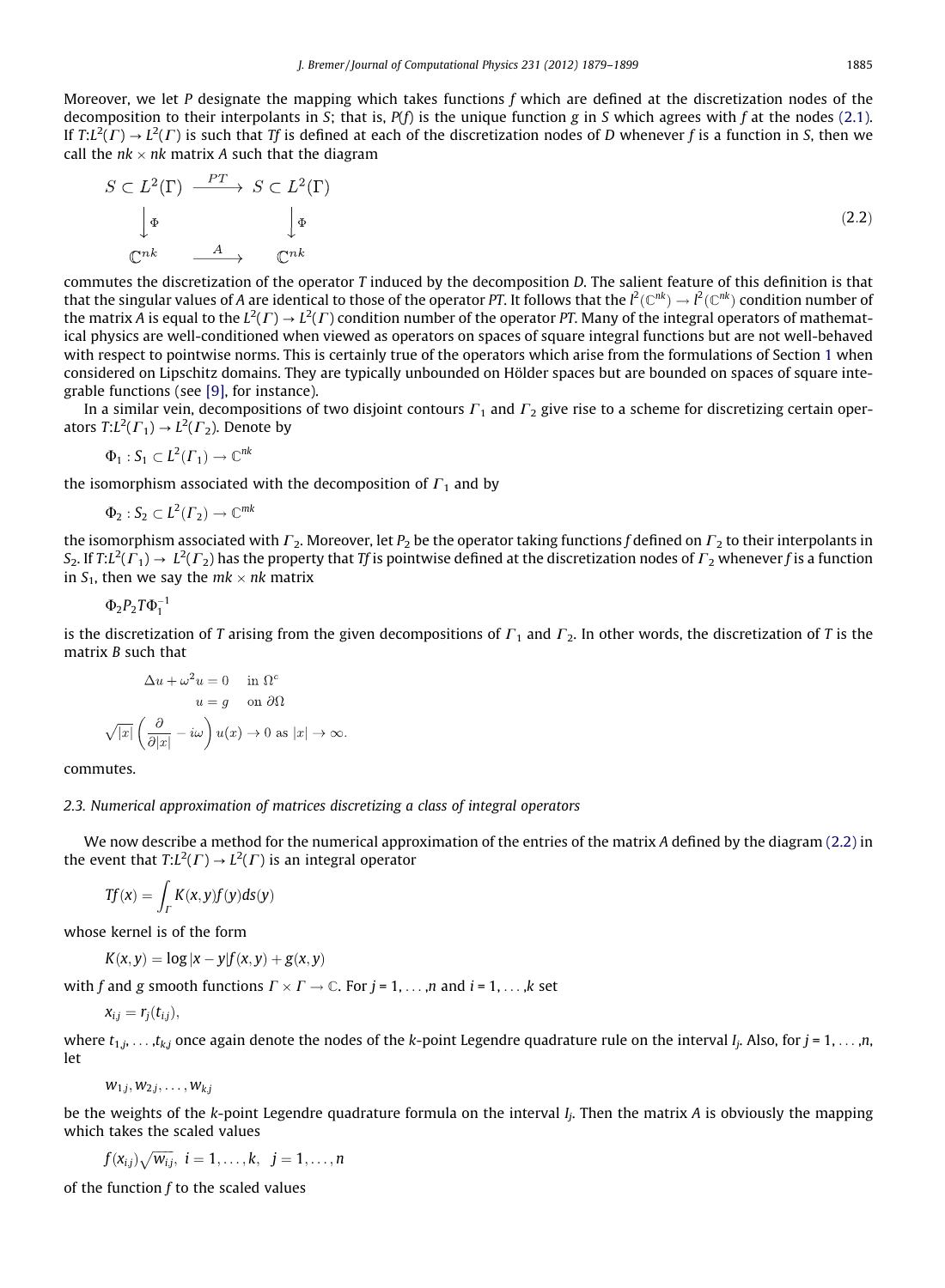<span id="page-7-0"></span>
$$
\int_{\Gamma} \sqrt{w_{ij}} K(x_{ij}, y) f(y) ds(y), i = 1, \dots, k, j = 1, \dots, n
$$
\n(2.3)

of the function Tf. Each of the integrals in (2.3) can be decomposed as

$$
\sum_{s=1}^n \int_{r_s(I_s)} \sqrt{w_{ij}} K(x_{i,j},y) f(y) ds(y)
$$

and it is in this form that we will evaluate them. That is, we will show how to evaluate

$$
\int_{r_s(I_s)} \sqrt{w_{ij}} K(x_{ij},y) f(y) ds(y),
$$

where  $x_{i,j}$  is a discretization node on one of the contours  $r_j(I_j)$  and  $w_{i,j}$  is the corresponding quadrature weight, using the scaled values

$$
f(x_{1,s})\sqrt{w_{1,s}},\ldots,f(x_{k,s})\sqrt{w_{k,s}}
$$

of f at the discretization nodes on a "source" contour  $r_s(I_s)$ . The discretization matrix A can plainly be formed using this construction.

In the event that  $x_{i,j}$  is distant from the interval  $r_s(I_s)$ , the relevant integral can be approximated as

$$
\int_{r_s(I_s)} \sqrt{w_{i,j}} K(x_{i,j},y) f(y) ds(y) \approx \sum_{l=1}^k K(x_{i,j},x_{l,s}) \sqrt{w_{i,j}} \sqrt{w_{l,s}} (f(x_{l,s}) \sqrt{w_{l,s}});
$$

that is, using the Legendre quadrature formula on the interval  $I_s$ . For the solver of this paper, a bounding circle  $C_s$  is found for each of the contours  $r_s(I_s)$  and a point x is considered sufficiently distant from  $r_s(I_s)$  if x is in the exterior of the circle 2C<sub>s</sub>.

If the node  $x_{i,j}$  is within the annulus  $2C_s\setminus C_s$ , then we use a specialized "near" quadrature rule to perform the necessary evaluation. In particular, we make use of a quadrature formula of the form

$$
\int_{-1}^{1} \log|t - y|f(y) + g(y) ds(y) \approx \sum_{l=1}^{m} (\log|t - z_l|f(z_l) + g(z_l)) v_l \tag{2.4}
$$

which holds when g and f are polynomials of degree 2k and t is either a point in  $[-2, -1] \cup [1,2]$  or on the circle of radius 1.1 centered at 0. Quadratures of this type can be constructed using the algorithm of [\[5\]](#page-19-0). The integral

$$
\int_{r_s(I_s)} \sqrt{w_{ij}} K(x_{ij},y) f(y) ds(y)
$$

is evaluated by first interpolating the function f from its scaled values at the nodes  $x_{1,s},...,x_{k,s}$  to its scaled values at  $r_s(z_1), \ldots, r_s(z_m)$ ; that is, the quantities

$$
f(x_{1,s})\sqrt{w_{1,s}},\ldots,f(x_{k,s})\sqrt{w_{k,s}}
$$

are used to compute

$$
f(r_s(z_1))\sqrt{\nu_1},\ldots,f(r_s(z_m))\sqrt{\nu_m}.
$$
\n(2.5)

The  $m \times k$  matrix which performs this mapping can be constructed quite easily. Indeed, if

$$
t_1,\ldots,t_k,w_1,\ldots,w_k
$$

are the nodes and weights of the k-point Legendre quadrature rule on the interval  $[-1,1]$  and  $p_0, \ldots, p_{k-1}$  denote the normalized Legendre polynomials of degree 0 through  $k - 1$  on  $[-1,1]$ , then the relevant matrix is simply

$$
\begin{pmatrix} p_0(z_1)\sqrt{v_1} & \cdots & p_{k-1}(z_1)\sqrt{v_1} \\ p_0(z_2)\sqrt{v_2} & \cdots & p_{k-1}(z_2)\sqrt{v_2} \\ \vdots & \ddots & \vdots \\ p_0(z_m)\sqrt{v_m} & \cdots & p_{k-1}(z_m)\sqrt{v_m} \end{pmatrix} \begin{pmatrix} p_0(t_1)\sqrt{w_1} & \cdots & p_0(t_k)\sqrt{w_k} \\ p_1(t_1)\sqrt{w_1} & \cdots & p_1(t_k)\sqrt{w_k} \\ \vdots & \ddots & \vdots \\ p_{k-1}(t_1)\sqrt{w_1} & \cdots & p_{k-1}(t_k)\sqrt{w_k} \end{pmatrix} .
$$
 (2.6)

The formula (2.4) can be used to approximate the desired integral from the values (2.5). Note that both of the matrices appearing in (2.6) have orthogonal columns. This follows from the fact that the quadrature rules  $t_1, \ldots, t_k, w_1, \ldots, w_k$  and  $z_1, \ldots, z_m, v_1, \ldots, v_m$  integrate products of the Legendre polynomials of degree  $k - 1$  on  $[-1,1]$ . As a consequence, the singular values of the interpolation matrix are all either 1 or 0.

When the target  $x_{i,j}$  is one of the nodes  $x_{1,s},...,x_{k,s}$  on the source contour  $r_s(I_s)$ , the procedure used to evaluate the integral

$$
\int_{r_s(I_s)} \sqrt{w_{i,j}} K(x_{i,j},y) f(y) ds(y)
$$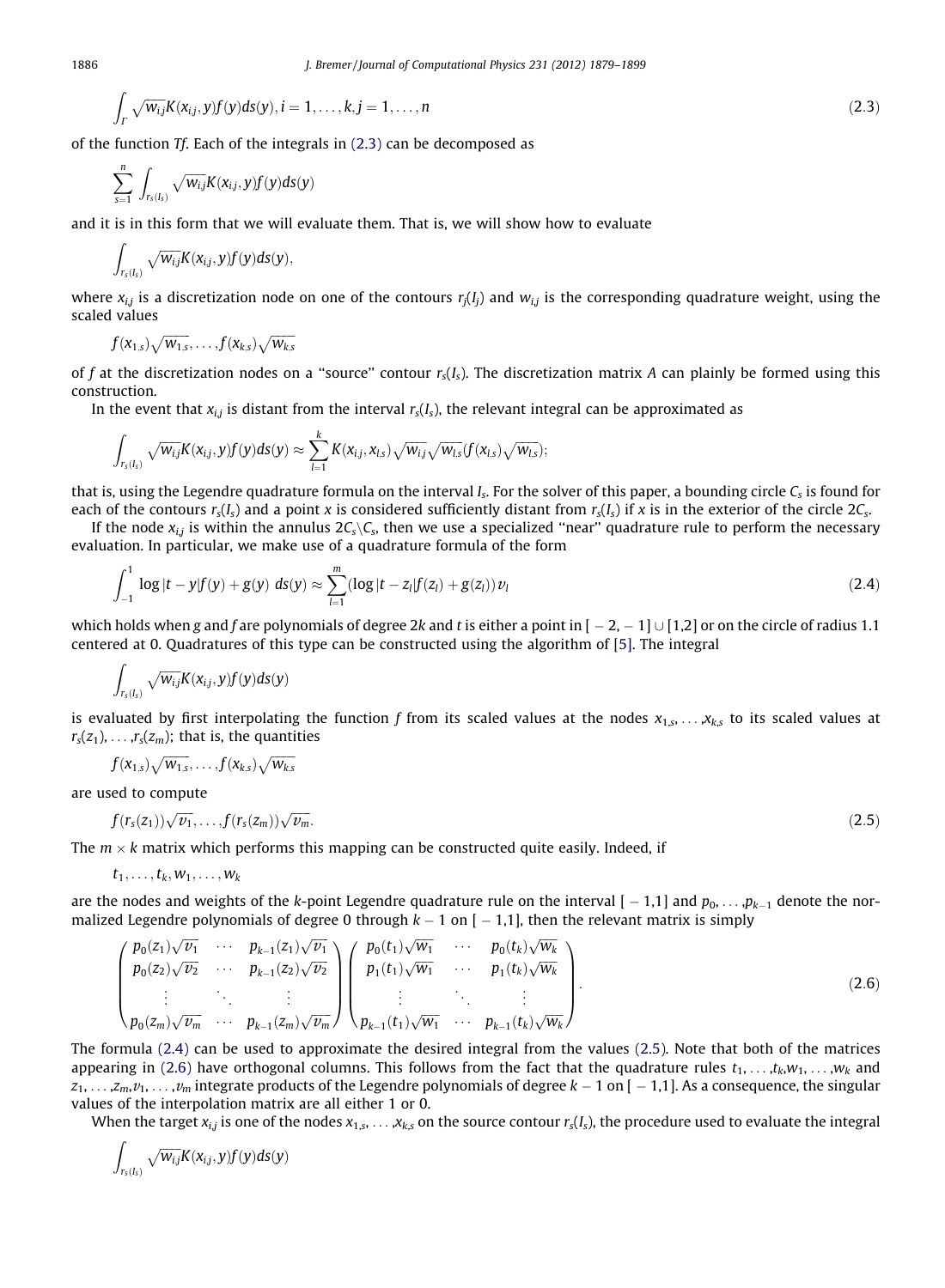is almost identical to that just described. The only difference is that quadratures for integrals of the form

$$
\int_{-1}^1 \log |t_i - y| f(y) + g(y) \, ds(y),
$$

where f and g are polynomials of degree 2k and  $t_i$  is one of the nodes of the k-point Legendre quadrature rule, are used in place of  $(2.4)$ . The necessary quadrature rules can be constructed using the approach of [\[5\].](#page-19-0)

Remark 2.2. The algorithm of this section can plainly be used to discretize an operator

$$
T:L^2(\Gamma_1)\to L^2(\Gamma_2)
$$

which maps square integrable functions on the contour  $\Gamma_1$  to square integral functions on a contour  $\Gamma_2$  which is disjoint from  $\Gamma_1$  provided that T is of the form

$$
Tf(x) = \int_{\Gamma_1} K(x, y) f(y) ds(y)
$$

with  $K$  as in  $(2.3)$ .

Remark 2.3. It is well known that

$$
H_0(z) = \frac{2i}{\pi} \log \left(\frac{z}{2}\right) J_0(z) + f(z),\tag{2.7}
$$

where  $J_0(z)$  is the Bessel function of the first kind of order 0 and  $f(z)$  is analytic. This fact can be used to obtain an alternate approach to evaluating integrals involving the Hankel functions  $H_0$  and  $H_1$ . In particular, it allows us to write the integrands as

 $\log |x - y|k_1(x, y) + k_2(x, y)$ 

with  $k_1$  and  $k_2$  smooth functions which can be evaluated at arbitrary points. Quadrature rules for smooth functions and for integrals of the form

$$
\int_{-1}^{1} \log |z - x| \left( \sum_{j=1}^{n} \alpha_j P_j(x) \right) dx,\tag{2.8}
$$

where  $P_i$  denotes the Legendre polynomial of degree j and z is a fixed point in  $C \notin \{-1,1\}$ , can then be used to evaluate the integrals. A quadrature rule  $x_1, \ldots, x_n, w_1, \ldots, w_n$  for functions of the form (2.8) can be formed by letting  $x_1, \ldots, x_n$  be the nodes of the n-point Legendre quadrature and constructing weights with the help of the formula

$$
\int_{-1}^{1} \log |z - x| \ P_n(x) dx = \frac{2Q_{n+1}(z) - 2Q_n(z)}{2n+1}.
$$
 (2.9)

Here,  $Q_n$  denotes the Legendre function of the second kind of order n. The branch cuts of  $Q_n$  must be chosen depending on the location of z in order to make formula (2.9) hold. See Chapter 12 of [\[21\]](#page-20-0) for a similar approach.

Remark 2.4. In order to simplify the discussion in this section, we have made the assumption that the entire matrix A is being formed at once. However, the procedure described here can be trivially modified so as to obtain a method for the evaluation of individual entries of the matrix A. All of the experiments of Section 4 were carried out using a modified procedure with this property.

# 3. Scattering matrices as a tool for accelerating numerical calculations

The reduction of a boundary value problem to an integral equation does not immediately yield a computationally feasible scheme for its solution. The discretization of an integral equation typically results in a dense system of linear equations and in most cases, the direct solution of the system is prohibitively expensive. Iterative methods can improve the situation considerably, but by themselves they still fall far short of what is required for large-scale problems.

In the 1980s, a number of fast solvers for integral equations were introduced. These first generation solvers, the most prominent of which are the various fast multipole methods described in [\[26–28\],](#page-20-0) are schemes for the rapid application of the matrices arising from the discretization of certain classes of integral operators. When combined with an iterative method for solving linear systems, like the GMRES algorithm, such a scheme allows for the rapid solution of integral equations. The limitations of first generation solvers are well known by now: the number of iterations required and the accuracy of the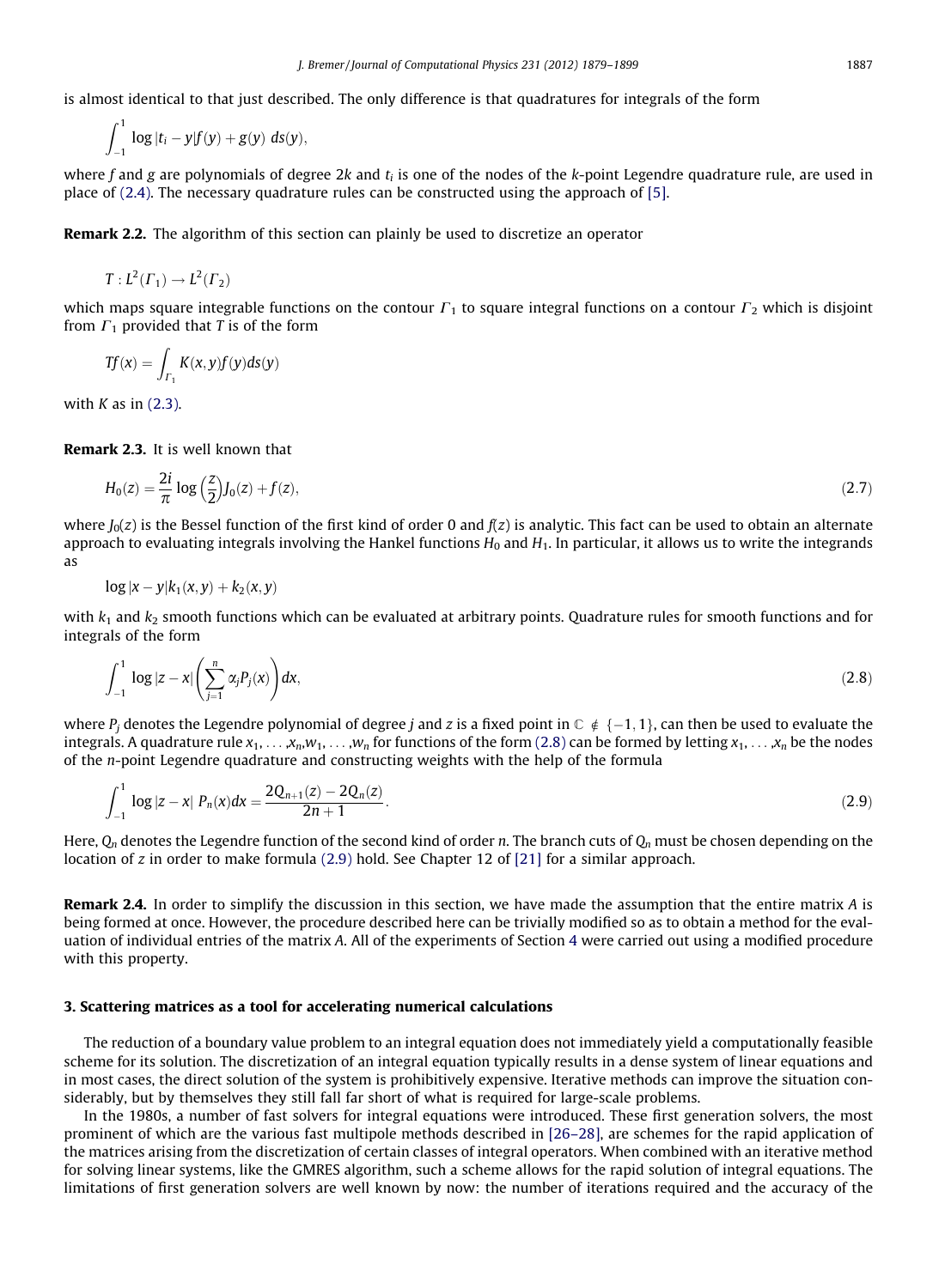<span id="page-9-0"></span>obtained solution are sensitive to the condition number of the linear system and they are not particularly effective for problems involving many right-hand sides.

A second generation of fast solvers for integral equations that address many of the shortcomings of iterative methods emerged in the early part of the last decade. These new solvers, generally referred to as fast direct solvers, proceed by producing compressed representations of the inverses of matrices discretizing integral equations. Because the approach is direct rather than iterative, these solvers are much more resistant to ill-conditioning then earlier solvers. Moreover, once a coefficient matrix has been processed, the linear system of equations associated with it can be solved efficiently for many right-hands sides. Many variants of this approach have now been described in the literature; the solver we now describe is similar to those described in [\[22,13\]](#page-20-0).

In order to simplify this discussion, we will limit ourselves to the exterior Dirichlet problem [\(1.1\).](#page-1-0) In typical scattering problems, the boundary data g will be a potential emanating from some collection of sources outside of the domain  $\Omega$ . Likewise, we are usually only interested in the values of the solution u at some distance from the domain  $\Omega$ . Our solver takes advantage of these facts by requiring that the user make the possible inputs to the problem and the desired outputs explicit. More specifically, the user must specify a contour  $\Gamma_{\text{in}}$  such that the boundary data g in [\(1.1\)](#page-1-0) is in the image of the operator  $T_{\text{in}}: L^2(\Gamma_{\text{in}}) \to L^2(\partial\Omega)$  defined by

$$
T_{\rm inf}(x) = \frac{i}{4} \int_{\Gamma_{\rm in}} H_0(\omega |x - y|) f(y) ds(y)
$$
\n(3.1)

and a contour  $\Gamma_{\text{out}}$  such that the desired output for the problem is the image of the charge distribution  $\sigma$  which is solution of Eq. [\(1.3\)](#page-1-0) under the operator  $T_{\text{out}}:L^2(\partial\Omega)\to L^2(\Gamma_{\text{out}})$  defined by

$$
T_{\text{out}}f(x) = \frac{i}{4} \int_{\partial\Omega} H_0(\omega|x-y|)f(y)ds(y) + \frac{i}{4} \int_{\partial\Omega} \omega|x-y|H_1(\omega|x-y|) \frac{(x-y)\cdot\eta_y}{|x-y|^2}f(y)ds(y).
$$
\n(3.2)

Note that if  $\Gamma_{\text{out}}$  is a simple closed curve enclosing the domain  $\Omega$ , then the values of u on the exterior of  $\Gamma_{\text{out}}$  are determined by its values on the contour  $\Gamma_{\text{out}}$ . Similarly, if  $\Gamma_{\text{in}}$  is a simple closed curve, then potentials generated by sources in the noncompact domain bounded by  $\Gamma_{\text{in}}$  are in the image of  $T_{\text{in}}$ .

We would like to form an operator which takes any g in the image of T<sub>in</sub> to a charge distribution  $\sigma$  on  $\partial\Omega$  such that T<sub>out</sub> $\sigma$ agrees with the solution u of [\(1.1\)](#page-1-0) on  $\Gamma_{\rm out}$ . There is a unique operator with this property: the inverse  $T_{\partial\Omega}^{-1}$  of the operator  $T_{\partial\Omega}: L^2(\partial\Omega) \to L^2(\partial\Omega)$  defined by

$$
T_{\partial\Omega}f(x) = \frac{1}{2}f(x) + \frac{i}{4}\int_{\partial\Omega}H_0(\omega|x-y|)f(y)ds(y) + \frac{i}{4}\int_{\partial\Omega}\omega|x-y|H_1(\omega|x-y|)\frac{(x-y)\cdot\eta_y}{|x-y|^2}f(y)ds(y).
$$
\n(3.3)

However, since the singular values of the operator  $T_{\partial\Omega}^{-1}$  are bounded away from zero, there is no finite-dimensional operator which accurately approximates it. But due to the compactness of  $T_{\text{in}}$  and  $T_{\text{out}}$ , there exist many compact operators  $S:L^2(\partial\Omega)\to L^2(\partial\Omega)$  such that

$$
||T_{\text{out}}ST_{\text{in}} - T_{\text{out}}T_{\partial\Omega}^{-1}T_{\text{in}}||_2 < \epsilon.
$$
\n
$$
(3.4)
$$

We call an operator S with this property an  $\epsilon$ -scattering matrix. The output of our solver will be a matrix which represents an operator S with this property. We will make precise the exact nature of the inputs and outputs of our algorithm in what follows.

**Remark 3.1.** In many of the numerical experiments of this paper,  $\Gamma$ <sub>in</sub> is taken to be a contour inside of the domain  $\Omega$  under consideration rather than a contour enclosing it. This is because it is quite simple to construct known solutions to the boundary value problems of Section 1 in this fashion. In typical scattering problems, the incoming potentials are generated by sources outside of the domain.

#### 3.1. Discretization of the problem

We now begin the description of the algorithm proper with a discussion of the discretization of the operators introduced above. Our algorithm takes as input a precision  $\epsilon_0$  > 0, a decomposition for  $\partial\Omega$ , and decompositions for the two contours  $\Gamma_{\rm in}$ and  $\Gamma_{\text{out}}$ . Let  $A_{\alpha\alpha}$  denote the discretization of the operator  $T_{\alpha\alpha}$  induced by the given decomposition of  $\alpha\Omega$  and let  $A_{\text{in}}$  and  $A_{\text{out}}$ be the induced discretizations of  $T_{\text{in}}$  and  $T_{\text{out}}$ , respectively. The output of the algorithm will be a matrix S such that

$$
A_{\text{out}}A_{\partial\Omega}^{-1}A_{\text{in}} \approx A_{\text{out}}SA_{\text{in}}.\tag{3.5}
$$

Assuming that the given decompositions are properly chosen, a bound of the form (3.4) follows since  $A_{\rm out}A_{\partial\Omega}^{-1}A_{\rm in}$  will be an approximation of the operator  $T_{\rm out}T_{\partial\Omega}^{-1}T_{\rm in}$ . Note, however, that the error in this approximation will not necessarily be bounded by  $\epsilon_0$ . The relationship between the specified precision and the resulting error bound is quite complicated and an investigation of that relationship is beyond the scope of this paper.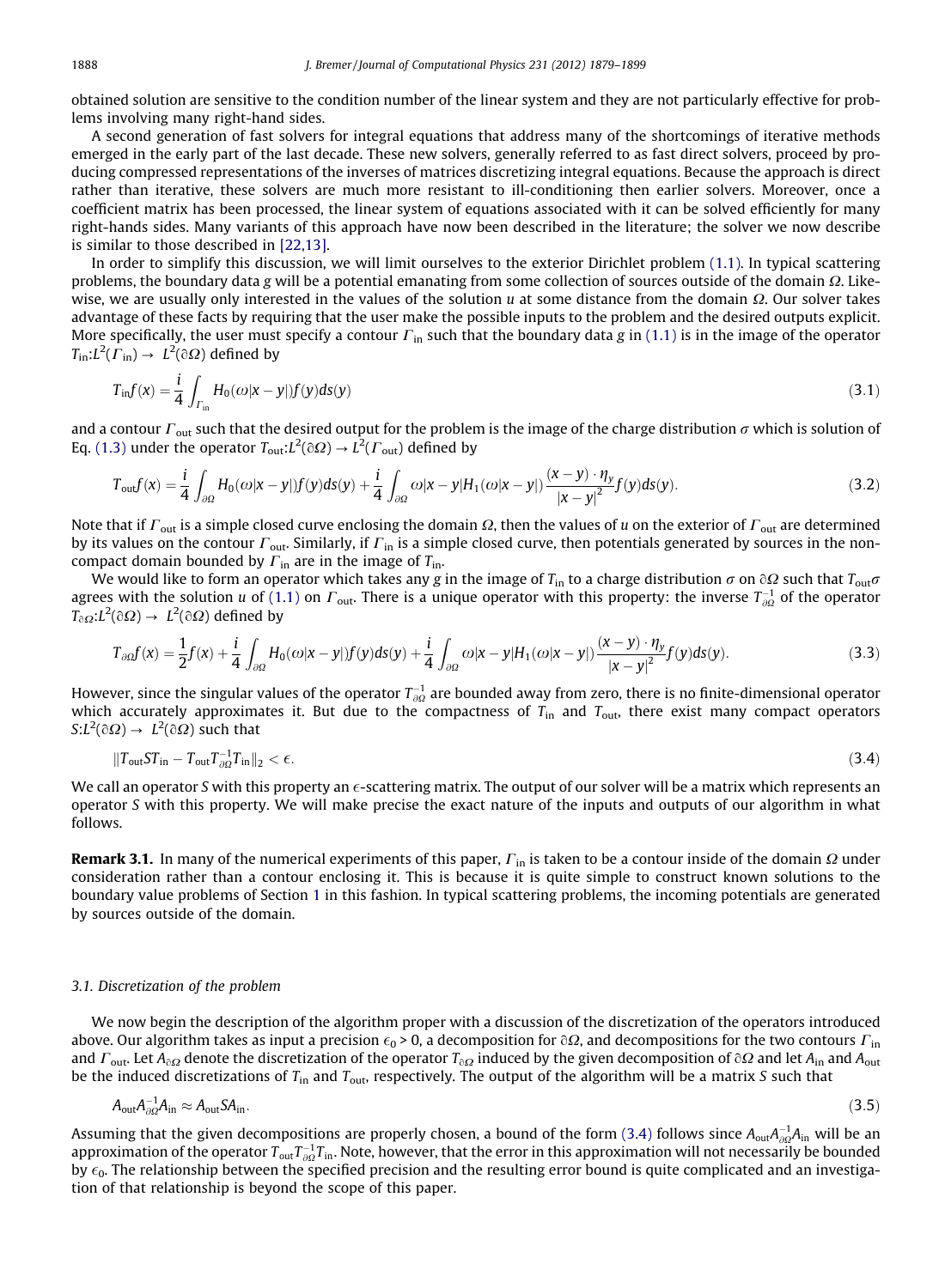<span id="page-10-0"></span>Owing to the procedure used to construct them, each row or column of the matrices  $A_{in}$ ,  $A_{out}$  and  $A_{\partial\Omega}$  is associated with a discretization node on one of the contours  $\Gamma_{\text{in}}\Gamma_{\text{out}}$  or  $\partial\Omega$ . For instance, if we denote by  $x_1, x_2, \ldots, x_{n_{\text{in}}}$  the discretization nodes on  $\Gamma$ <sub>in</sub> and by  $w_1, w_2, \ldots, w_{n_{\text{in}}}$  their corresponding weights and if we let  $y_1, y_2, \ldots, y_n, v_1, \ldots, v_n$  be the discretization nodes on  $\partial\Omega$  and their corresponding weights, then  $A_{in}$  is the  $n \times n_{n_{in}}$  matrix which maps the scaled values

$$
\begin{pmatrix}\nf(x_1)\sqrt{w_1} \\
f(x_2)\sqrt{w_2} \\
\vdots \\
f(x_{n_{\text{in}}})\sqrt{w_{n_{\text{in}}}}\n\end{pmatrix}
$$

of a function f in the discretization subspace associated with the decomposition of  $\Gamma_{\rm in}$  to the scaled values

$$
\begin{pmatrix} h(y_1)\sqrt{v_1} \\ h(y_2)\sqrt{v_2} \\ \vdots \\ h(y_n)\sqrt{v_n} \end{pmatrix}
$$

of the interpolant h of  $T_{\text{in}}f$  in the discretization subspace associated with the decomposition given on  $\partial\Omega$ . We can therefore associate rows of  $A_{in}$  with discretization nodes  $x_j$  on  $\Gamma_{in}$  and columns of  $A_{in}$  with discretization nodes  $y_j$  on  $\partial\Omega$ .

In what follows, we will often subsample the matrices  $A_{\rm in}$ ,  $A_{\rm out}$  and  $A_{\rm 02}$  by retaining those rows and columns associated with particular ordered sets of discretization nodes. The construction is used frequently enough that it warrants the following definition.

Let  $Y_{in}$  be an ordered set

 $y_1, y_2, \ldots, y_m$ 

of discretization nodes on  $\partial\Omega$  and  $\Gamma_{\text{in}}$ , and let  $X_{\text{out}}$  be an ordered set

 $x_1, x_2, \ldots, x_n$ 

of discretization nodes on  $\partial\Omega$  and  $\Gamma_{\text{out}}$ . We use the notation  $A(X_{\text{out}}, Y_{\text{in}})$  to denote the  $n \times m$  matrix whose entries are obtained in the following fashion. If  $x_i$  and  $y_i$  are nodes on  $\partial\Omega$  then we let  $A_{ii}$  be the entry of the matrix  $A_{\partial\Omega}$  in the row corresponding to the node  $x_i$  and the column corresponding to the node  $y_i$ . If  $x_i$  is a node on  $\Gamma_{\text{out}}$  and  $y_i$  is a node on  $\partial\Omega$ , then the entry  $A_{ij}$  is taken to be the entry of  $A_{out}$  in the column corresponding to  $y_i$  and the row corresponding to  $x_i$ . Finally, if  $x_i$  is a node on  $\partial \Omega$ and  $y_i$  is a node on  $\Gamma_{\text{in}}$ , then the entry  $A_{ii}$  is taken to be the entry of  $A_{\text{in}}$  in the row corresponding to  $x_i$  and the column corresponding to  $y_j$ . As we do not allow nodes from  $\Gamma_{\text{out}}$  to be in the ordered set  $Y_{\text{in}}$  and nodes from  $\Gamma_{\text{in}}$  to be in the ordered set  $X<sub>out</sub>$ , we have exhausted all possible combinations.

Moreover, we will have occasion to introduce points on artificial "auxiliary" contours into the sets  $Y_{in}$  and  $X_{out}$ . Let  $\Lambda$  denote such a contour and assume a decomposition of  $\Lambda$  is given. Denote by  $A_{\Lambda\to\delta\Omega}$  and by  $A_{\delta\Omega\to\Lambda}$  the induced decompositions of the operators  $T_{\Lambda\to\partial\Omega}$ : $L^2(\Lambda)\to L^2(\partial\Omega)$  and  $T_{\partial\Omega\to\Lambda}$ : $L^2(\partial\Omega)\to L^2(\Lambda)$  given by

$$
T_{\Lambda\to\partial\Omega}f(x)=\frac{i}{4}\int_{\Lambda}H_0(\omega|x-y|)f(y)ds(y)+\frac{i}{4}\int_{\Lambda}\omega|x-y|H_1(\omega|x-y|)\frac{(x-y)\cdot\eta_y}{|x-y|^2}f(y)ds(y)
$$

and

$$
T_{\partial \Omega \rightarrow \Delta} f(x) = \frac{i}{4} \int_{\partial \Omega} H_0(\omega |x-y|) f(y) ds(y) + \frac{i}{4} \int_{\partial \Omega} \omega |x-y| H_1(\omega |x-y|) \frac{(x-y) \cdot \eta_y}{\left|x-y\right|^2} f(y) ds(y),
$$

respectively. If  $y_j \in Y_{\text{in}}$  is in  $\Lambda$  and  $x_i \in X_{\text{out}}$  is a discretization node on  $\partial \Omega$  then we take the ij entry of  $A(X_{\text{out}}, Y_{\text{in}})$  to be the entry in the row of  $A_{\Lambda\to 0\Omega}$  corresponding to  $x_i$  and the column corresponding to  $y_i$ . Similarly, if  $x_i$  is in  $\Lambda$  and  $y_j$  is a discretization node on  $\partial\Omega$ , then we take the ij entry of  $A(X_{\text{out}}Y_{\text{in}})$  to be the entry in the row of  $A_{\partial\Omega\to\Lambda}$  corresponding to  $x_i$  and the column corresponding to  $y_i$ . We could adopt the obvious extension of these definitions to the case of interactions of points in  $\Gamma_{\text{in}}$  and  $\Gamma_{\text{out}}$  with points in an auxiliary contour  $\Lambda$ , but no such interactions will arise.

#### 3.2. A single-level algorithm

In this section, we describe a one-level scheme for constructing a matrix S with the property [\(3.5\).](#page-9-0) The algorithm proceeds by first constructing an approximate factorization

$$
\|A_{\rm in} - R\overline{A_{\rm in}}\| < \epsilon_0 \tag{3.6}
$$

where  $A_{\rm in}$  is a matrix consisting of  $k_{\rm in}$  rows of  $A_{\rm in}$ . A factorization of this type with  $k_{\rm in}$  approximately equal to the numerical rank of the matrix  $A_{\rm in}$  to precision  $\epsilon_0$  can be formed in a stable fashion using the algorithm of [\[14\]](#page-20-0) (see [\[23\]\)](#page-20-0). Since the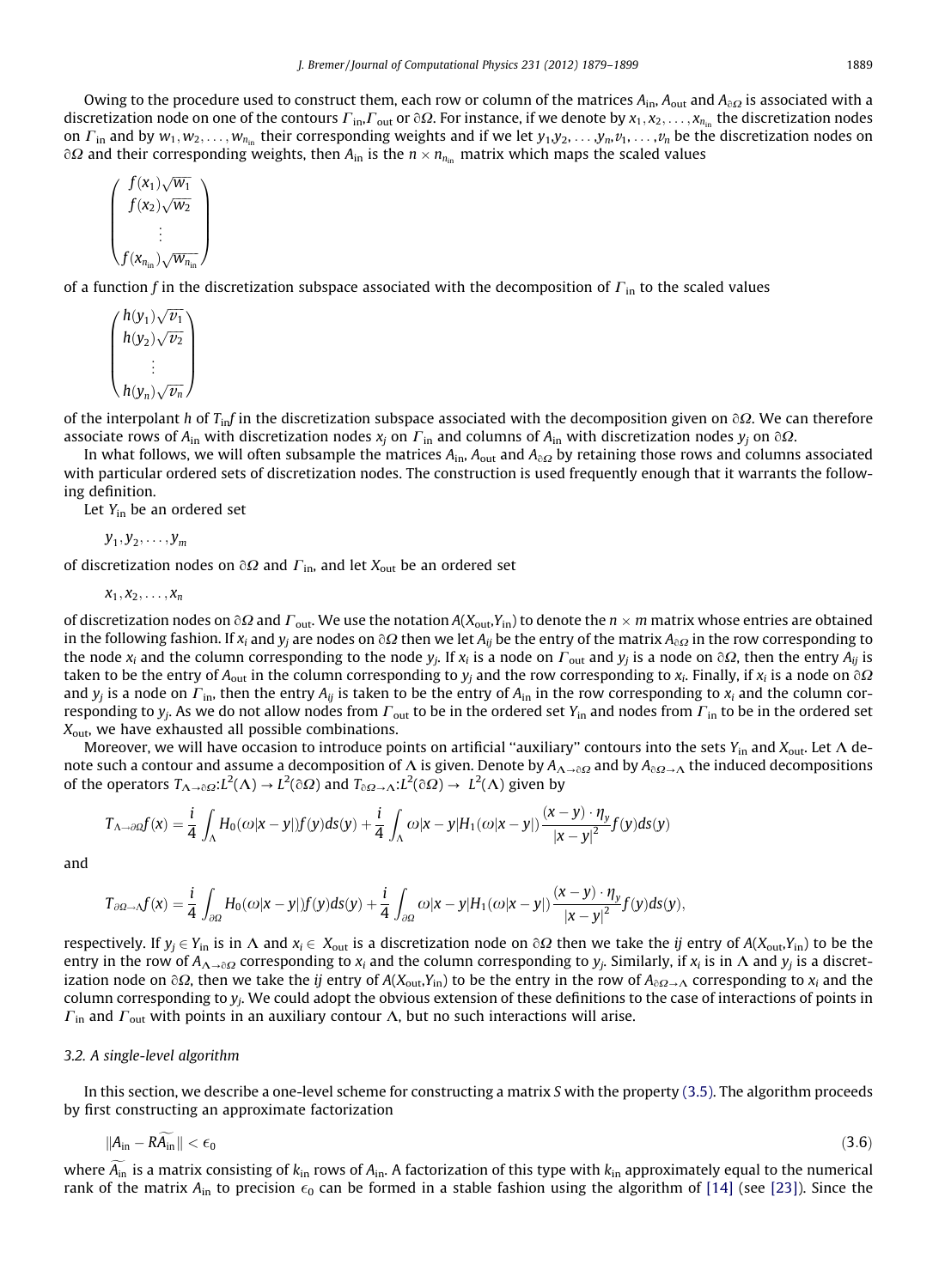factorization [\(3.6\)](#page-10-0) samples rows of  $A_{in}$ , we can view it as as identifying an ordered set  $Z_{in}$  of discretization nodes on the contour  $\partial\Omega$ . Denote these nodes by

$$
\mathbf{y}_{j_1}, \mathbf{y}_{j_2}, \ldots, \mathbf{y}_{j_{k_{in}}}
$$

and let *Y* be the  $n \times k_{\text{in}}$  matrix with entries

$$
Y_{st} = \begin{cases} 1 & s = j_t \\ 0 & \text{otherwise.} \end{cases}
$$
 (3.7)

Next, we form an approximate factorization

$$
||A_{\text{out}} - A_{\text{out}}L|| < \epsilon_0 \tag{3.8}
$$

where  $A_{\rm out}$  consists of  $k_{\rm out}$  columns of  $A_{\rm out}$  with  $k_{\rm out}$  approximately equal to the numerical rank of the matrix  $A_{\rm out}$  to precision  $\epsilon_0$ . Let  $Z_{\text{out}}$  be the ordered set

$$
x_{i_1}, x_{i_2}, \ldots, x_{i_{k_{\text{out}}}}
$$

of discretization nodes on the contour  $\partial\Omega$  identified by the factorization (3.8) and denote by X the  $k_{out} \times n$  matrix constructed in analogy with the matrix Y defined in (3.7).

The  $n \times n$  matrix

 $S = YLA_{\partial\Omega}^{-1}RX$ 

is the desired scattering matrix since

$$
A_{\text{out}}SA_{\text{in}} = A_{\text{out}}YLA_{\partial\Omega}^{-1}RXA_{\text{in}} = A_{\text{out}}LA_{\partial\Omega}^{-1}RA_{\text{in}} \approx A_{\text{out}}A_{\partial\Omega}^{-1}A_{\text{in}}.
$$

Because the effect of applying X to  $A_{\text{out}}$  from the right is simply to subsample and permute the columns of  $A_{\text{out}}$  and the effect of applying Y to  $A_{\text{in}}$  from the left is to do likewise to the rows of  $A_{\text{in}}$ , computations involving the matrix S can be carried out using only the  $k_{\text{out}} \times k_{\text{in}}$  submatrix

$$
\widetilde{S}=LA_{\partial\Omega}^{-1}R
$$

of S.

Indeed, the matrix S itself is principally a notational convenience. Whenever computations involving a scattering matrix S are described, it will be assumed that those computations are performed in an efficient manner using only the submatrix S. For instance, in order to solve the boundary value problem  $(1.1)$  using this matrix, we form the vector v whose entries are the scaled values

$$
\begin{pmatrix}g(y_{j_1})\sqrt{w_{j_1}}\\ \vdots\\ g(y_{j_{k_{\text{in}}}})\sqrt{w_{j_{k_{\text{in}}}}}\end{pmatrix}
$$

of the boundary data g at the points in  $Z_{in}$  and apply the matrix  $\bar{S}$  to the vector v. This yields the scaled values

$$
\begin{pmatrix} \sigma(x_{i_1})\sqrt{w_{i_1}} \\ \vdots \\ \sigma(x_{i_{k_{out}}})\sqrt{w_{i_{k_{out}}}} \end{pmatrix}
$$

of a charge distribution  $\sigma$  which is defined at the nodes in  $Z_{\text{out}}$ . To evaluate the solution u of [\(1.1\)](#page-1-0) at a point z we calculate sum

$$
\frac{i}{4} \sum_{l=1}^{k_{\text{out}}} \left( H_0(\omega | z - x_{i_l}|) \sqrt{w_{i_l}} + \omega | z - x_{i_l}| H_1(\omega | z - x_{i_l}|) \frac{(z - x_{i_l}) \cdot \eta_{x_{i_l}}}{|x - x_{i_l}|^2} \sqrt{w_{i_l}} \right) \sigma(x_{i_l}) \sqrt{w_{i_l}}.
$$
\n(3.9)

That is, the inputs need only be evaluated at the nodes in  $Z_{\text{in}}$ , the outputs only at the nodes in  $Z_{\text{out}}$  and only the values of the submatrix S of S are required to perform the computation. By construction, we are assured that the value of the sum  $(3.9)$ will approximate  $u(z)$  whenever z is a discretization node on  $\Gamma_{\text{out}}$ . If  $\Gamma_{\text{out}}$  is a simple closed curve enclosing the domain  $\Omega$ , then this approximation of u will be accurate for points in the exterior of  $\Gamma_{\text{out}}$  as well. To indicate the procedure described in this paragraph we will simply say that the scattering matrix S was applied to the incoming potential g in order to form the outgoing charge distribution  $\sigma$  and leave the details to the reader.

We call the set  $Z_{in}$  an incoming skeleton for the contour  $\partial\Omega$  and the set  $Z_{out}$  an outgoing skeleton for  $\partial\Omega$ . We refer to the process by which we constructed the matrix S as the skeletonization of the contour  $\partial\Omega$  and we will refer to the matrix S as a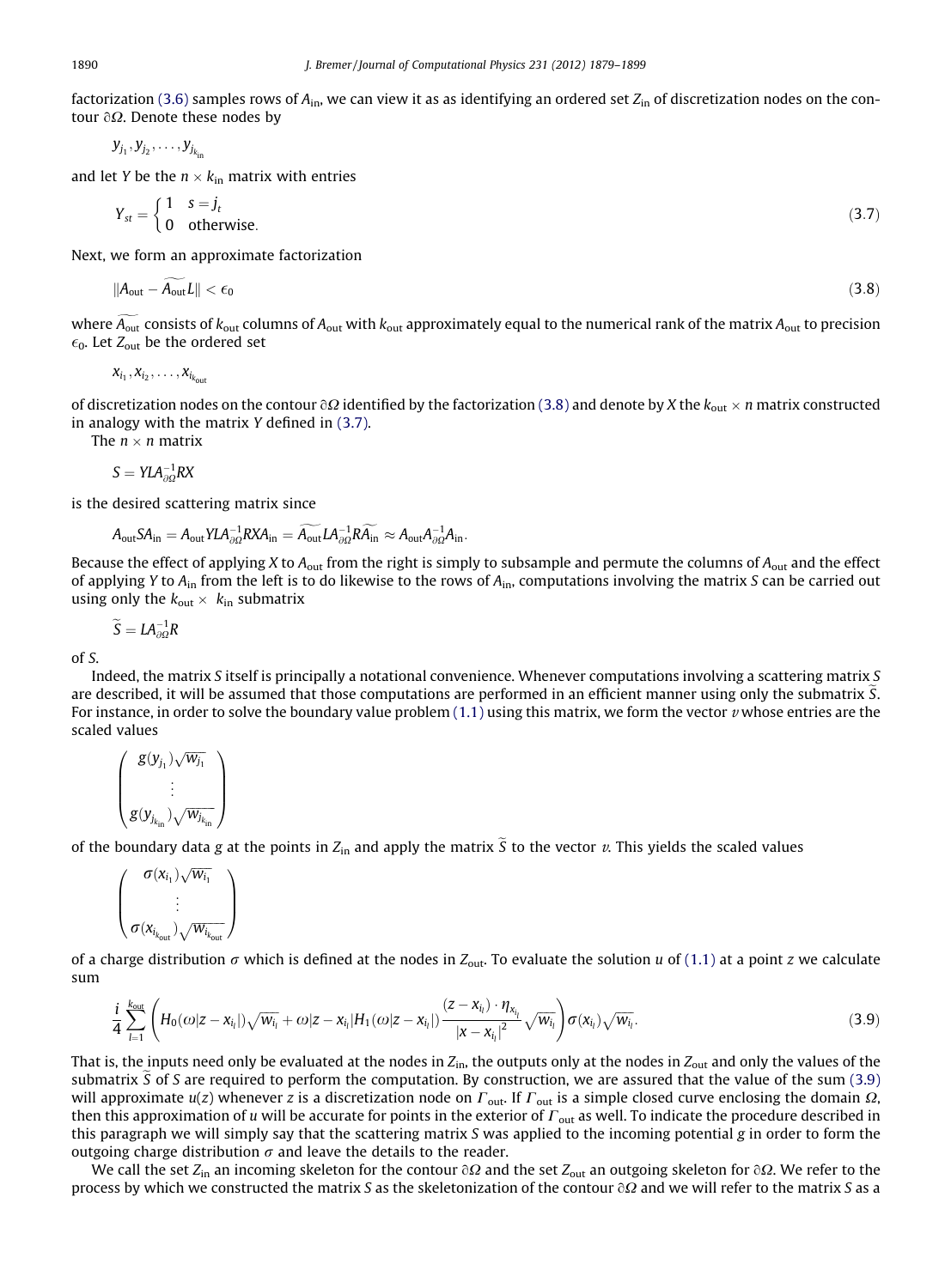<span id="page-12-0"></span>

Fig. 1. The nodes of an incoming (left) and outgoing (right) skeleton on the boundary of a Lipschitz domain.

scattering matrix for  $\partial\Omega$ . Note that all of these objects are non-unique. Fig. 1 shows an incoming and an outgoing skeleton on the boundary of a Lipschitz domain which were constructed in the course of performing the experiments of Section 4.

Remark 3.2. The solver of this paper uses pivoted Gram-Schmidt with reorthogonalization in lieu of the algorithm of [\[14\]](#page-20-0). It is well known that in practice, as long as reorthogonalization is performed, the pivoted Gram-Schmidt algorithm can be substituted for the more complicated scheme of [\[14\]](#page-20-0) with little chance of ill effects. See [\[3\]](#page-19-0) for a discussion of the issue.

# 3.3. Scattering matrices for subsets of discretization nodes on  $\partial\Omega$

With this section, we begin the description of a divide and conquer approach to the construction of scattering matrices. It is based on the observation that we can just as easily compute a scattering matrix for a portion of the curve  $\partial\Omega$  as for  $\partial\Omega$ itself.

Let  $Z_{\partial\Omega}$  denote the set of all discretization nodes on  $\partial\Omega$  and let Z be an ordered subset of  $Z_{\partial\Omega}$ . We take Y<sub>in</sub> to be the union of the discretization nodes on  $\Gamma_{\rm in}$  and the set  $Z_{\rm 02} \backslash Z$ . Similarly, we let  $X_{\rm out}$  be the union of the discretization nodes on  $\Gamma_{\rm out}$  and the set  $Z_{\partial\Omega} \setminus Z$ . A scattering matrix for Z is a matrix S such that

$$
A(X_{out}, Z)A(Z, Z)^{-1}A(Z, Y_{in}) \approx A(X_{out}, Z)SA(Z, Y_{in}).
$$

A matrix S with this property can be constructed by applying the procedure of the preceding section with  $A(Z,Z)$  in place of  $A_{\partial\Omega}A(X_{\text{out}}Z)$  in place of  $A_{\text{out}}$  and  $A(Z,Y_{\text{in}})$  in place of  $A_{\text{in}}$ . In particular, approximate factorizations

$$
\left\|A(Z, Y_{\text{in}}) - R\tilde{A}(Z, Y_{\text{in}})\right\|_{2} < \epsilon_{0},\tag{3.10}
$$

where  $A(Z, Y_{\text{in}})$  is a subset of the rows of  $A(Z, Y_{\text{in}})$ , and

$$
\|A(X_{\text{out}}, Z) - \widetilde{A}(X_{\text{out}}, Z)L\|_2 < \epsilon_0,\tag{3.11}
$$

where  $A(X_{\rm out},Z)$  consists of a subset of the columns of  $A(X_{\rm out},Z)$ , are computed and the matrix S is taken to be

 $LA(Z, Z)^{-1}R$ .

In many instances, the necessary factorizations can be constructed rapidly. Typically, there exists a factorization of  $A(X_{\text{out}}Z)$ of the form

$$
A(X_{\text{out}}, Z) = BC \tag{3.12}
$$

where C has significantly fewer rows than  $A(X_{\text{out}}Z)$ . If C can then be factored as

$$
C=\tilde{C}R,
$$

where C consists of the columns of C with indices  $i_1, i_2, \ldots, i_k$ , then we have

$$
A(X_{\text{out}}, Z) \approx A(X_{\text{out}}, Z)R,
$$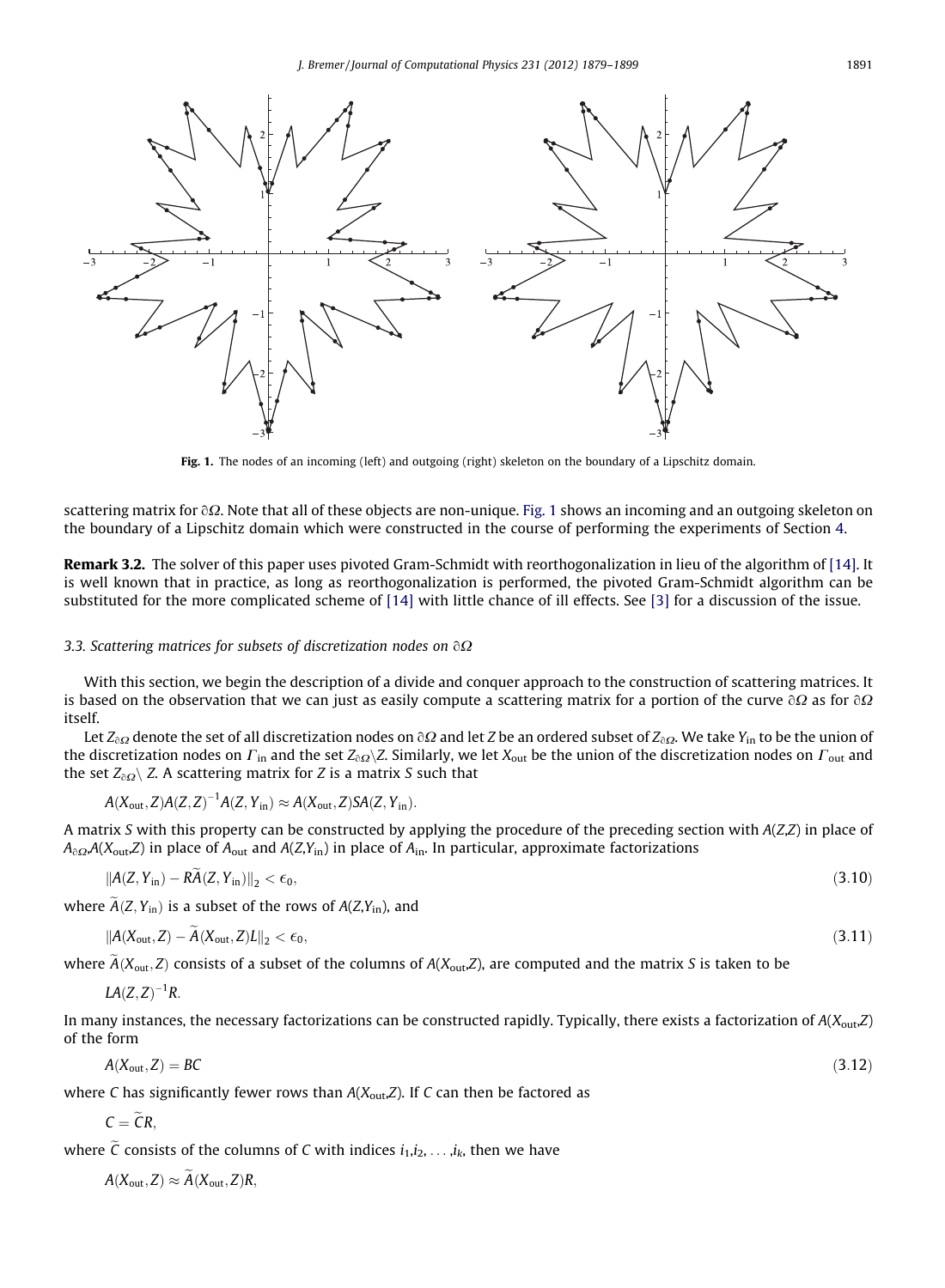where  $A(X_{\text{out}},Z)$  is the matrix consisting of the columns of  $A(X_{\text{out}},Z)$  with indices  $i_1,i_2,\ldots,i_k.$  See [\[29\]](#page-20-0) for a number of useful error bounds which apply to procedures of this type. Note that the matrix B need never be computed since the formation of a scattering matrix requires only that we compute the factor R and the indices  $i_1, i_2, \ldots, i_k$ . We call a matrix C which is used in this fashion a proxy for the matrix  $A(X_{\text{out}}Z)$ .

Our solver constructs a proxy for  $A(X_{\text{out}},Z)$  by first forming a bounding circle  $\Lambda$  enclosing the points in the set Z and constructing a decomposition for 2A. Then, all nodes in  $X_{\text{out}}$  which are in the exterior of 4A are removed from  $Z_{\text{out}}$  to form a set  $X'_{\rm out}$ . The discretization nodes on 2 $\Lambda$  are introduced in their place to form a set  $X''_{\rm out}$ . The matrix C is then taken to be the matrix  $A(X_{\text{out}}'',Z)$  as defined at the end of Section 3.1. Less precisely but more succinctly, target nodes outside of the contour  $4\Lambda$  are replaced by a collection of target nodes on  $2\Lambda$ . That a factorization of the form [\(3.12\)](#page-12-0) exists is a consequence of elementary potential theory. Of course, an analogous procedure is used to efficiently factor the matrix  $A(Z,Y_{\text{in}})$ .

## 3.4. The combination of scattering matrices

Suppose that S<sub>1</sub> and S<sub>2</sub> are scattering matrices for ordered subsets Z<sub>1</sub> and Z<sub>2</sub> of the set Z<sub>02</sub> of discretization nodes on  $\partial\Omega$ . Then it can be shown by elementary manipulation that the matrix

$$
\begin{pmatrix} I & -S_1 A(Z_1, Z_2) \ 0 & I \end{pmatrix}^{-1} \begin{pmatrix} S_1 & 0 \ 0 & S_2 \end{pmatrix}
$$
 (3.13)

is a scattering matrix for  $Z_1 \times Z_2$ , which we can identify with the union  $Z_1 \cup Z_2$ . Of course, the scattering matrix formed in this fashion is suboptimal because we have just combined the incoming skeletons on  $Z_1$  and  $Z_2$  to form an incoming skeleton  $Z_{in}$ for the their union and similarly with the outgoing skeleton  $Z_{\text{out}}$ .

We can correct this oversight by first letting  $X_{out}$  denote the union of the discretization nodes on the contour  $\Gamma_{out}$  and the nodes in  $Z\backslash Z_{\text{out}}$  and letting Y<sub>in</sub> be the union of the discretization nodes on  $\Gamma_{\text{in}}$  and the nodes in  $Z\backslash Z_{\text{in}}$ . Then, we form approximate factorizations

$$
\|A(Z_{in},X_{in}) - R\widetilde{A}(Z_{in},X_{in})\| < \epsilon
$$

and

$$
||A(X_{out}, Z_{out}) - \tilde{A}(X_{out}, Z_{out})L, ||_2 < \epsilon,
$$

where  $A(Z_{\text{in}}, X_{\text{in}})$  is obtained by subsampling the rows of  $A(Z_{\text{in}}X_{\text{in}})$  and  $A(X_{\text{out}}, Z_{\text{out}})$  is obtained by subsampling the columns of  $A(X_{\text{out}}Z_{\text{out}})$ . The final scattering matrix is given by

$$
L\left(\begin{array}{cc} I & -S_1A(Z_1, Z_2) \\ -S_2A(Z_2, Z_1) & I \end{array}\right)^{-1} \left(\begin{array}{cc} S_1 & 0 \\ 0 & S_2 \end{array}\right) R. \tag{3.14}
$$

The factorizations performed while combining two scattering matrices can be accelerated through the use of proxies, just as in the preceding section.

#### 3.5. A fast direct solver

A procedure for rapidly constructing scattering matrices for the boundary value problem [\(1.1\)](#page-1-0) is now clear. First, the discretization nodes  $Z_{0,\Omega}$  on  $\partial\Omega$  are divided into N sets  $Z_1, \ldots, Z_N$ . Next, a scattering matrix is formed for each of the sets  $Z_1, \ldots, Z_N$ . Those scattering matrices are then recursively combined until a scattering matrix for the entire boundary curve is obtained. In short, a hierarchical decomposition of the discretization nodes on  $\partial\Omega$  is the last ingredient needed to build a fast direct solver for the boundary value problems of Section 1.

Naive approaches to the construction of such decompositions usually result in poor performance. See, for instance, Section 4.6 of [\[22\]](#page-20-0) for a discussion of the difficulties which can arise. For the experiments of this paper, we used a spatial decomposition of the discretization nodes in order to form the necessary hierarchical decomposition. More specifically, we first apply a random rotation to the discretization nodes on  $\partial\Omega$  in order to form a set of points  $z_1, \ldots, z_n$  which are identified with the original discretization nodes. A standard quadtree data structure for the points  $z_1, \ldots, z_n$  is now formed. This is accomplished by recursively dividing a square which bounds the scatterer  $\partial\Omega$ . In each iteration, a box is divided into 4 equal sized ''child'' subboxes if it contains more than a user-specified number of points. The quadtree boxes formed in this fashion are then processed in a bottom-up fashion; that is, a box is processed only after each of its child boxes have been processed. Childless boxes are processed by forming a scattering matrix for the discretization nodes associated with the points contained inside of it. Boxes which have children are processed by combining the scattering matrices which are associated with its children. The output of this procedure is a scattering matrix for the boundary value problem.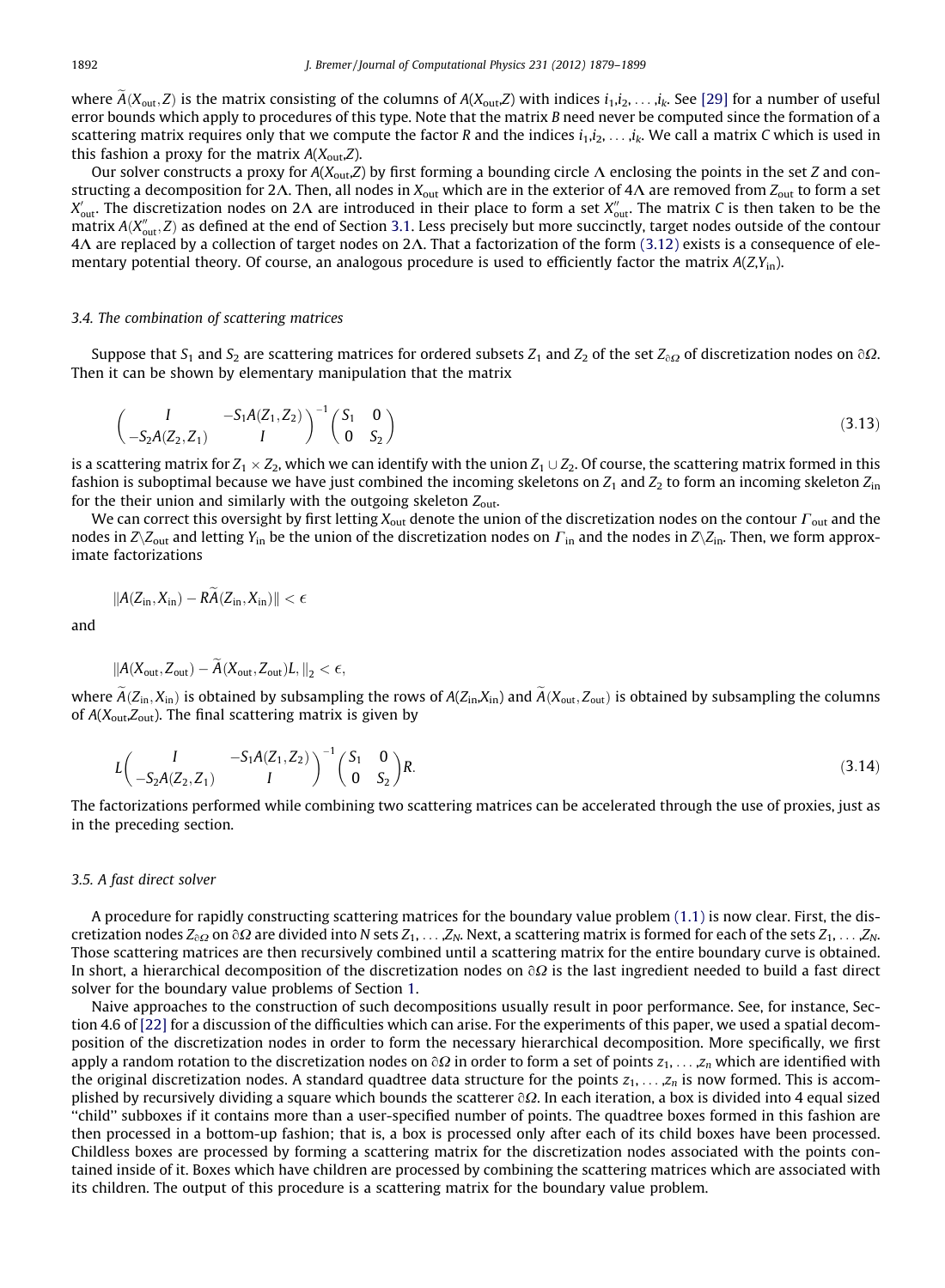# <span id="page-14-0"></span>4. Numerical experiments

This section describes several numerical experiments performed to assess the approach of this paper. They were carried out on a PC equipped with a 2.67 GHz Intel Core i7 processor and 12 GB of RAM. Code for the experiments was written in Fortran 77 and compiled with the Intel Fortran Compiler version 12.0.3 using the flag "-O3." No attempt was made to parallelize the code and no optimized linear algebra libraries were used — that is, the timings given below are those obtained using straightforward Fortran implementations of basic linear algebraic operations such as matrix inversion and matrix multiplication. One of the principal limitations on obtainable accuracy in the experiments that follow is the precision to which Hankel functions are evaluated. We used subroutines for the evaluation of Hankel functions which achieve roughly 13 digits of relative precision. This effectively places a bound on the achievable accuracy of the experiments described here.

In a number of instances in what follows, we refer to bounding circles for planar regions and bounding annuli for planar curves. In our experiments, bounding circles were constructed by sampling a large number of points  $(x_1,y_1), (x_2,y_2) \ldots, (x_N,y_N)$ on the boundary of the region, taking the center of the circle to be the point  $(x_0,y_0)$  defined by

$$
x_0 = \frac{1}{N} \sum_{j=1}^N x_j
$$
 and  $y_0 = \frac{1}{N} \sum_{j=1}^N y_j$ ,

and letting the radius be the maximum of the set

$$
\left\{\sqrt{(x_j-x_0)^2+(y_j-y_0)^2}: j=1,\ldots,N\right\}.
$$

This is a somewhat crude mechanism which can fail in certain cases (for instance, the center of the bounding circle need not fall inside of the domain under consideration), but it was sufficient for our purposes. Bounding annuli were formed in an analogous fashion.

## 4.1. Conditioning

In this first collection of experiments, we estimated the condition numbers of several scattering theoretic integral operators given on domains with a small number of corner points. It would be desirable to conduct experiments involving larger-scale domains, but the computation of the singular values of integral operators given on such domains is not computationally feasible using standard algorithms.

We considered the compact domain  $\Omega_{\text{clover}}$  whose boundary is given by the polar equation

$$
r(\theta) = \frac{1}{2} + |\cos(2\theta)|, -\pi < \theta < \pi,
$$

and the polygonal domain  $\Omega_{\text{triangle}}$  with vertices (-5/4, -3/4), (3/4, -3/4) and (3/4,5/4). Fig. 2 depicts the domains  $\Omega_{\text{clover}}$ and  $\Omega_{\text{triangle}}$ . Each experiment consisted of forming a discretization of the integral operator associated with an exterior Neumann or exterior Dirichlet problem given on one of the these domains using the algorithm of Section 2, computing the condition number of that discretization and solving an instance of the boundary value problem. Note that standard Nyström



Fig. 2. The domains  $\Omega_{\text{clover}}$  (left) and  $\Omega_{\text{triangle}}$  (right).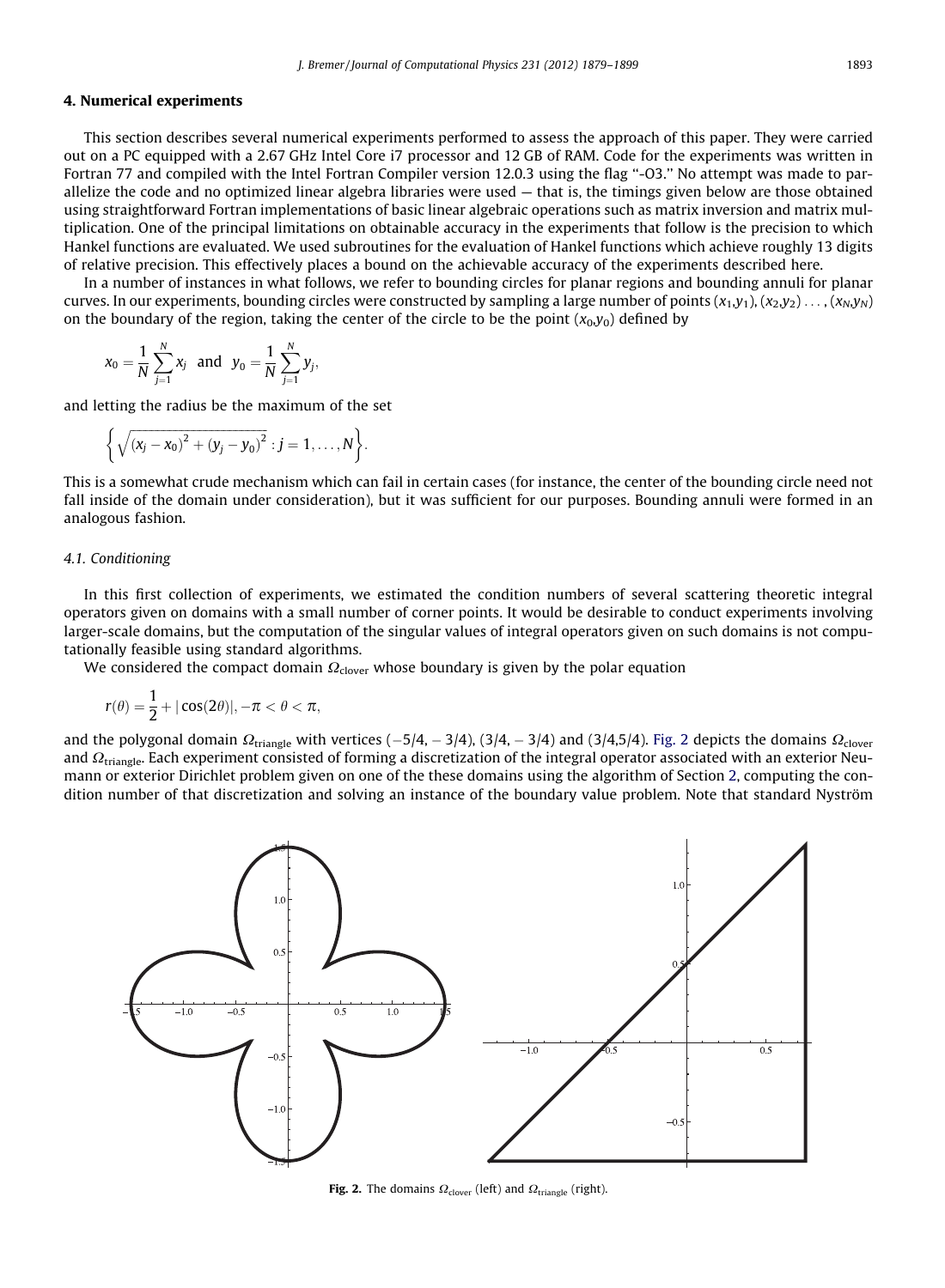#### <span id="page-15-0"></span>Table 2

| Domain                     | $\omega$ | Dirichlet |                       |                        | Neumann |                       |                        |
|----------------------------|----------|-----------|-----------------------|------------------------|---------|-----------------------|------------------------|
|                            |          | N         | $\kappa$              |                        | N       | $\kappa$              |                        |
| $\Omega$ <sub>clover</sub> | $2\pi$   | 1760      | $5.01\times10^{+1}$   | $1.10 \times 10^{-13}$ | 5520    | $7.22 \times 10^{+1}$ | $1.33 \times 10^{-13}$ |
|                            | $5\pi$   | 1760      | $5.29 \times 10^{+1}$ | $2.48 \times 10^{-13}$ | 5730    | $4.22 \times 10^{+2}$ | $7.33 \times 10^{-13}$ |
|                            | $10\pi$  | 2240      | $6.99 \times 10^{+1}$ | $8.16 \times 10^{-13}$ | 6330    | $5.72\times10^{+2}$   | $2.77 \times 10^{-13}$ |
| $\Omega_{\text{triangle}}$ | $2\pi$   | 2970      | $2.75 \times 10^{+1}$ | $3.15 \times 10^{-13}$ | 1120    | $7.56 \times 10^{+1}$ | $2.99 \times 10^{-14}$ |
|                            | $5\pi$   | 3040      | $2.51 \times 10^{+1}$ | $8.01\times10^{-14}$   | 1240    | $3.73 \times 10^{+1}$ | $8.92\times10^{-15}$   |
|                            | $10\pi$  | 3320      | $2.63 \times 10^{+1}$ | $2.40 \times 10^{-13}$ | 1520    | $3.01 \times 10^{+2}$ | $7.70 \times 10^{-14}$ |

The  $L<sup>2</sup>$  condition numbers of the operators associated with the Neumann and Dirichlet problems on certain Lipschitz domains.

techniques, when applied to integral operators of this type, generally result in highly ill-conditioned matrices; see, for instance, [\[6\]](#page-19-0).

In each experiment, the boundary data was taken to be a potential generated by a unit charge distribution on a circle of radius 0.1 centered at the origin; that is,

$$
g(x)=\int_{|y|=0.1}H_0(\omega|x-y|)ds(y).
$$

The accuracy of the obtained solution was measured by computing the relative  $L^2(\varGamma)$  error, where  $\varGamma$  is the circle of radius 5 centered at the origin. Table 2 reports the results of these experiments. There,  $\omega$  refers to the wavenumber for the problem,  $\kappa$ is the  $L^2$  condition number of the integral operator, and E is the error estimate for the solution. Note that the operator

$$
T: L^2(\partial\Omega_{\text{triangle}}) \to L^2(\partial\Omega_{\text{triangle}})
$$

defined by



Fig. 3. The domain  $\Omega_{\text{tank}}$ .



Fig. 4. The domains  $\Omega_{\text{clovers}}$  (left) and  $\Omega_{\text{star}}$  (left).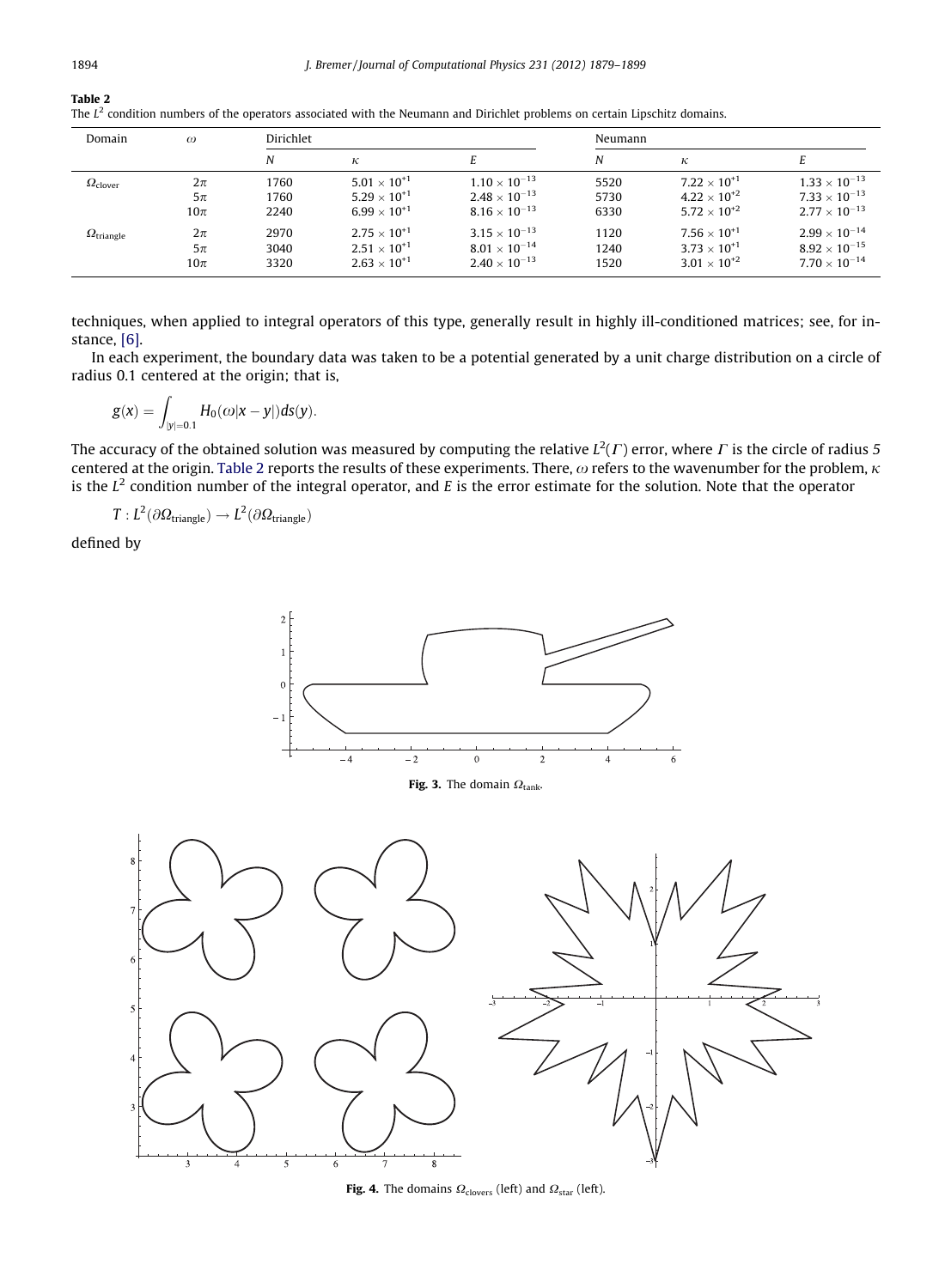$$
T\sigma(x)=-\frac{1}{2}\sigma(x)+\frac{i}{4}\int_{\Omega_{triangle}}\omega|x-y|H_1(\omega|x-y|)\frac{(y-x)\cdot\eta_x}{\left|x-y\right|^2}\sigma(y)ds(y)
$$

has a dimension one nullspace when  $\omega$  is  $5\pi$  and when  $\omega$  is 10 $\pi$ . Nonetheless, as [Table 2](#page-15-0) shows, the condition numbers of the integral operators arising from the modified formulation of Section 1.2 are quite small.

# 4.2. Scattering matrices for Neumann and Dirichlet problems

In this next set of experiments, we constructed scattering matrices for exterior Dirichlet and exterior Neumann problems given on the 12 corner "tank" domain  $\Omega_{\text{tank}}$  shown in [Fig. 3](#page-15-0) as well as the 16 corner "field of clovers" domain  $\Omega_{\text{clovers}}$  and the 38 corner "starburst" domain  $\Omega_{\text{star}}$ , both of which are shown in [Fig. 4](#page-15-0).

In each experiment, a scattering matrix for either an exterior Neumann or exterior Dirichlet problem given on one of these domains was formed. The contour  $\Gamma_{\text{in}}$  was taken to be a union of circles

$$
C_1\cup C_2\cup \ldots C_N,
$$

one for each connected component of the domain. In order to construct the contour  $C_i$ , first a bounding annuli  $A_i$  for the jth connected component of the domain was formed. Let  $r_i$  be the inner radius of  $A_i$  and denote by  $p_i$  the center point of the annulus  $A_i$ . The contour  $C_i$  was taken to be the circle of radius  $r_i/2$  centered at  $p_i$ . The contour  $\Gamma_{\text{out}}$  was formed by finding a bounding circle for the entire domain and doubling its radius.

After each scattering matrix was constructed, it was used to solve an instance of the associated boundary value problem and the error in the resulting solution was measured. For Dirichlet problems, the boundary data was taken to be of the form

$$
g(x) = \int_{C_{in}} H_0(\omega |x - y|) ds(y),
$$

while for Neumann problems it was of the form

$$
g(x)=\int_{C_{\text{in}}} \omega |x-y|H_1(\omega |x-y|)\frac{(y-x)\cdot \eta_x}{|x-y|^2}d s(y).
$$

In each case, the contour  $C_{\text{in}}$  consisted of a union of circles

$$
D_1\cup D_2\cup \ldots D_N
$$

with  $D_i$  a circle of radius r<sub>i</sub>/5 centered at the point  $p_i + q_i$ , where  $q_i$  was a random point drawn from the uniform probability distribution on the square [0,r<sub>j</sub>/5] × [0,r<sub>j</sub>/5]. Finally, the L<sup>2</sup>(  $\varGamma_{\rm out}$ ) error in the obtained solution was computed. Table 3 presents the results of these experiments. The notation used there is as follows:

- $\omega$  is the wavenumber for the problem;
- N is the number of discretization nodes on the boundary curve;
- $\bullet$   $N_{\text{out}} \times N_{\text{in}}$  gives the dimensions of the scattering matrix;
- $\bullet$  T is the time, in seconds, required to compute the scattering matrix;
- *E* is the relative  $L^2(\Gamma_{\text{out}})$  error in the obtained solution.

| Table 3 |  |                                                       |  |
|---------|--|-------------------------------------------------------|--|
|         |  | Results for the numerical experiments of Section 4.2. |  |

| Domain                    | $\omega$ | Dirichlet        |                                       |                       |                        | Neumann |                                       |                       |                        |
|---------------------------|----------|------------------|---------------------------------------|-----------------------|------------------------|---------|---------------------------------------|-----------------------|------------------------|
|                           |          | $\boldsymbol{N}$ | $N_{\text{out}} \times N_{\text{in}}$ | T                     | E                      | N       | $N_{\text{out}} \times N_{\text{in}}$ | T                     | E                      |
|                           |          |                  |                                       |                       |                        |         |                                       |                       |                        |
| $\Omega_{\rm tank}$       | $2\pi$   | 18750            | $0114 \times 0174$                    | $2.79 \times 10^{+1}$ | $1.56 \times 10^{-13}$ | 21600   | $0114 \times 0178$                    | $2.65 \times 10^{+1}$ | $8.72 \times 10^{-12}$ |
|                           | $5\pi$   | 18750            | $0250 \times 0307$                    | $3.22 \times 10^{+1}$ | $2.33 \times 10^{-13}$ | 24420   | $0288 \times 0312$                    | $3.88 \times 10^{+1}$ | $1.80 \times 10^{-12}$ |
|                           | $10\pi$  | 20580            | $0772 \times 0847$                    | $1.16 \times 10^{+2}$ | $5.12 \times 10^{-13}$ | 24420   | $0759 \times 0748$                    | $1.43 \times 10^{+2}$ | $8.53 \times 10^{-12}$ |
|                           | $20\pi$  | 23460            | $2015 \times 2186$                    | $1.24 \times 10^{+3}$ | $1.05 \times 10^{-12}$ | 26220   | $1949 \times 2317$                    | $1.31 \times 10^{+4}$ | $2.58 \times 10^{-12}$ |
| $\Omega_{\text{clovers}}$ | $2\pi$   | 08640            | $0106 \times 0304$                    | $7.64 \times 10^{+1}$ | $4.01 \times 10^{-13}$ | 23040   | $0106 \times 0356$                    | $1.19 \times 10^{+2}$ | $8.67 \times 10^{-12}$ |
|                           | $5\pi$   | 09600            | $0258 \times 0477$                    | $9.24 \times 10^{+1}$ | $2.66 \times 10^{-13}$ | 24000   | $0238 \times 0474$                    | $7.03 \times 10^{+2}$ | $3.96 \times 10^{-12}$ |
|                           | $10\pi$  | 10560            | $0784 \times 0757$                    | $4.73 \times 10^{+2}$ | $5.46 \times 10^{-13}$ | 24960   | $0772 \times 0921$                    | $3.27 \times 10^{+2}$ | $3.19 \times 10^{-12}$ |
|                           | $20\pi$  | 21120            | $3237 \times 3674$                    | $5.46 \times 10^{+3}$ | $8.41 \times 10^{-12}$ | 29760   | $3420 \times 3989$                    | $6.61 \times 10^{+3}$ | $4.84 \times 10^{-12}$ |
| $\Omega_{\rm star}$       | $2\pi$   | 57600            | $0089 \times 0144$                    | $1.51 \times 10^{+2}$ | $1.61 \times 10^{-13}$ | 57600   | $0085 \times 0153$                    | $1.15 \times 10^{+2}$ | $6.35 \times 10^{-13}$ |
|                           | $5\pi$   | 57600            | $0167 \times 0232$                    | $1.54 \times 10^{+2}$ | $1.52 \times 10^{-12}$ | 61440   | $0182 \times 0249$                    | $1.22 \times 10^{+2}$ | $1.61 \times 10^{-12}$ |
|                           | $10\pi$  | 57600            | $0347 \times 0422$                    | $1.73 \times 10^{+2}$ | $1.52 \times 10^{-12}$ | 61440   | $0469 \times 0519$                    | $2.04 \times 10^{+2}$ | $4.48 \times 10^{-12}$ |
|                           | $20\pi$  | 57600            | $1547 \times 1538$                    | $6.96 \times 10^{+2}$ | $7.51 \times 10^{-12}$ | 73320   | $1505 \times 1506$                    | $6.58 \times 10^{+2}$ | $5.72 \times 10^{-12}$ |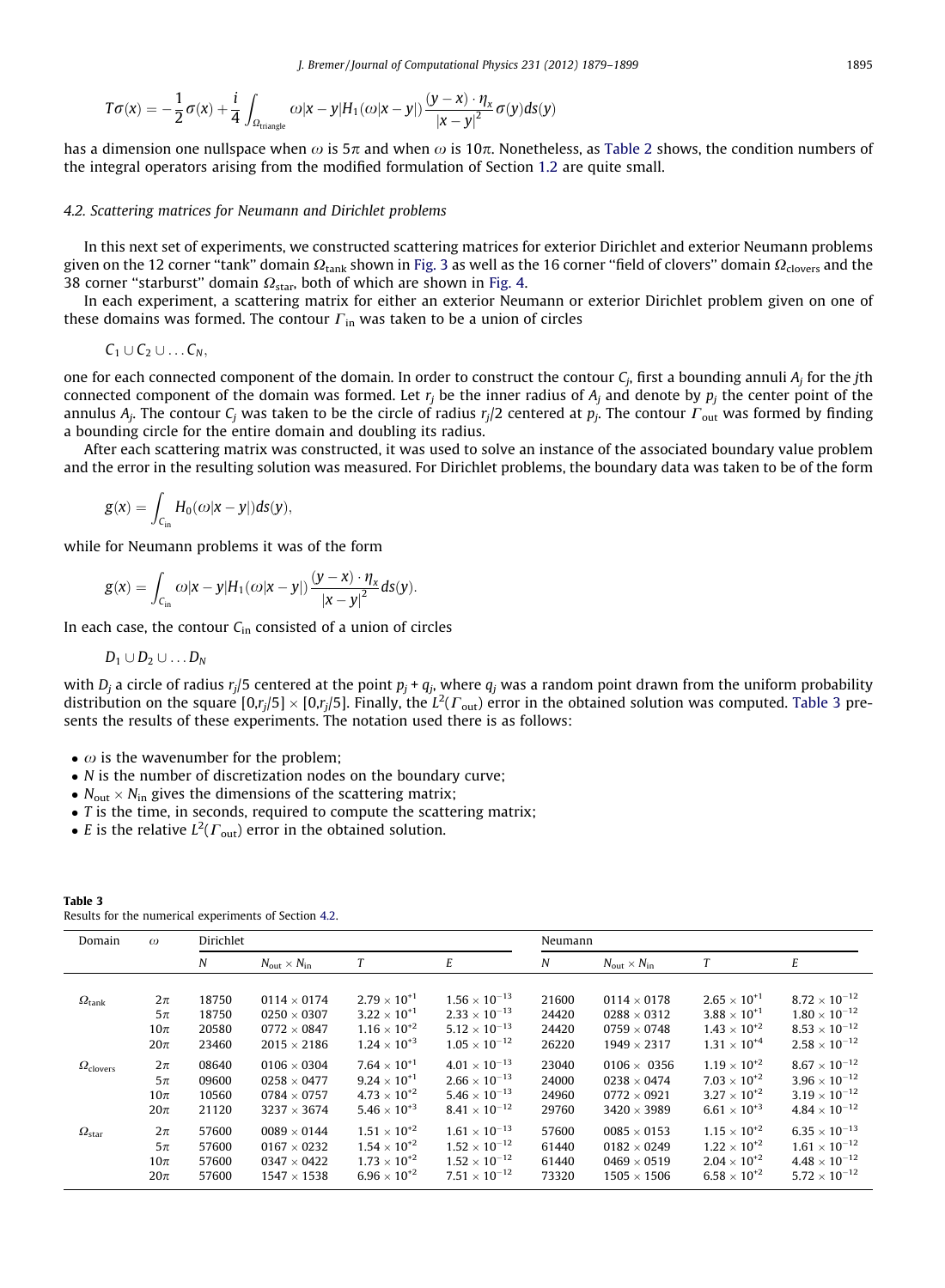# 4.3. Scattering matrices for interface problems

We now describe experiments in which scattering matrices for the boundary value problem [\(1.12\)](#page-4-0) given on the domains  $\Omega_{\text{triangle}}$  and  $\Omega_{\text{tank}}$  were constructed. Recall that  $\Omega_{\text{triangle}}$  appears in [Fig. 2](#page-14-0) and  $\Omega_{\text{tank}}$  is shown in [Fig. 3](#page-15-0).

In each experiment, a scattering matrix for the boundary value problem (1.11) was constructed. For interface problems, the spaces of incoming and outgoing potentials are slightly more complicated than for boundary value problems with Neumann and Dirichlet conditions. In order to describe them to the solver, a bounding annulus A was first formed for the domain under consideration. Denote the inner radius of the annulus by r and the outer radius by R. Let  $C_1$  be a circle of radius 4R centered at the same point as the annulus A and let  $C_2$  be a circle of radius r/4 centered at the same point as the annulus A. The space of incoming potentials consisted of functions of the form

$$
\int_{C_1} H_0(\omega_1|x-y|)f_1(y)ds(y) + \int_{C_2} H_0(\omega_2|x-y|)f_2(y)ds(y),
$$

where  $f_1$  and  $f_2$  are sufficiently smooth functions. As for outgoing potentials, the solver was instructed to ensure that if  $\sigma$  and  $\tau$  are charge distributions satisfying [\(1.12\)](#page-4-0) and the operators  $D_{\omega}$  and  $S_{\omega}$  are defined as in Section 1.3, then

$$
D_{\omega_1}\sigma(x) + S_{\omega_1}\tau(x) \tag{4.1}
$$

is accurately evaluated for  $x$  on  $C_2$  and

$$
D_{\omega_2}\sigma(x) + S_{\omega_2}\tau(x) \tag{4.2}
$$

is accurately evaluated for x on  $C_1$ . Once the scattering matrix was constructed, it was used to solve an instance of the problem. In each case, the function g was taken to be

$$
g(x)=\int_{C_1}H_0(\omega_1|x-y|)ds(y)+\int_{C_2}H_0(\omega_2|x-y|)ds(y).
$$

The error in the obtained solutions was measured by comparing the computed values of (4.1) with the potential

$$
\int_{C_2} H_0(\omega_1|x-y|)ds(y)
$$

on the circle  $C_1$  and the computed values of (4.2) were compared with

$$
\int_{C_1} H_0(\omega_2|x-y|)ds(y)
$$

on the contour  $C_2$ . Table 4 shows the results for these experiments. There, N once again refers to the number of discretization nodes on the boundary of the domain; T is the time in seconds required to compute the scattering matrix;  $E_{\text{inner}}$  is the relative  $L^2(\mathcal{C}_2)$  error in the solution; and  $E_{\text{outer}}$  is the relative  $L^2(\mathcal{C}_1)$  error in the solution.

# 4.4. Large-scale experiments

In these experiments, we constructed scattering matrices for the Neumann problem [\(1.6\)](#page-2-0) on domains of the type show in [Fig. 5.](#page-18-0) Each of the domains consisted of a square grid of replicas of the 38 corner point domain  $\Omega_{\rm star}$ .

A scattering matrix for each grid was constructed and an instance of the boundary value problem [\(1.6\)](#page-2-0) was solved using the scattering matrix. The wavenumber was taken to be  $\omega = 1$ . For these experiments we choose to prioritize speed over accuracy and parameters were set so as to obtain approximately 9 digits of relative accuracy. The contour  $\Gamma_{\rm in}$  was taken to be collection of 5 circles of radius 0.1 place randomly in the interior of the domain. More specifically, five points were chosen by uniformly sampling points in a bounding box containing the boundary curve and discarding any points  $p$  which

| Table 4                                     |  |
|---------------------------------------------|--|
| Results for the experiments of Section 6.3. |  |

| Domain                     | $\omega_1$ | $\omega_2$ | N     | Interface                             |                       |                        |                        |  |
|----------------------------|------------|------------|-------|---------------------------------------|-----------------------|------------------------|------------------------|--|
|                            |            |            |       | $N_{\text{out}} \times N_{\text{in}}$ |                       | $E_{inner}$            | $E_{\text{outer}}$     |  |
| $\Omega_{\text{triangle}}$ | $2\pi$     | $5\pi$     | 4560  | $124 \times 0.95$                     | $1.41 \times 10^{+2}$ | $6.90 \times 10^{-13}$ | $2.67 \times 10^{-13}$ |  |
|                            | $2\pi$     | $10\pi$    | 4980  | $098 \times 166$                      | $2.07 \times 10^{+2}$ | $2.75 \times 10^{-12}$ | $4.19 \times 10^{-13}$ |  |
|                            | $5\pi$     | $2\pi$     | 4560  | $0.95 \times 124$                     | $1.39 \times 10^{+2}$ | $2.40 \times 10^{-13}$ | $5.75 \times 10^{-13}$ |  |
|                            | $10\pi$    | $2\pi$     | 4980  | $168 \times 098$                      | $2.00 \times 10^{+2}$ | $5.87 \times 10^{-13}$ | $1.39 \times 10^{-12}$ |  |
| $\Omega_{\text{tank}}$     | $2\pi$     | $5\pi$     | 18750 | $231 \times 159$                      | $5.73 \times 10^{+2}$ | $1.98 \times 10^{-13}$ | $5.27 \times 10^{-12}$ |  |
|                            | $2\pi$     | $10\pi$    | 22500 | $317 \times 199$                      | $7.33 \times 10^{+2}$ | $1.33 \times 10^{-13}$ | $4.33 \times 10^{-13}$ |  |
|                            | $5\pi$     | $2\pi$     | 18750 | $159 \times 231$                      | $5.65 \times 10^{+2}$ | $2.17 \times 10^{-12}$ | $5.61 \times 10^{-13}$ |  |
|                            | $10\pi$    | $2\pi$     | 22500 | $200 \times 317$                      | $7.12 \times 10^{+2}$ | $4.59 \times 10^{-13}$ | $6.23 \times 10^{-13}$ |  |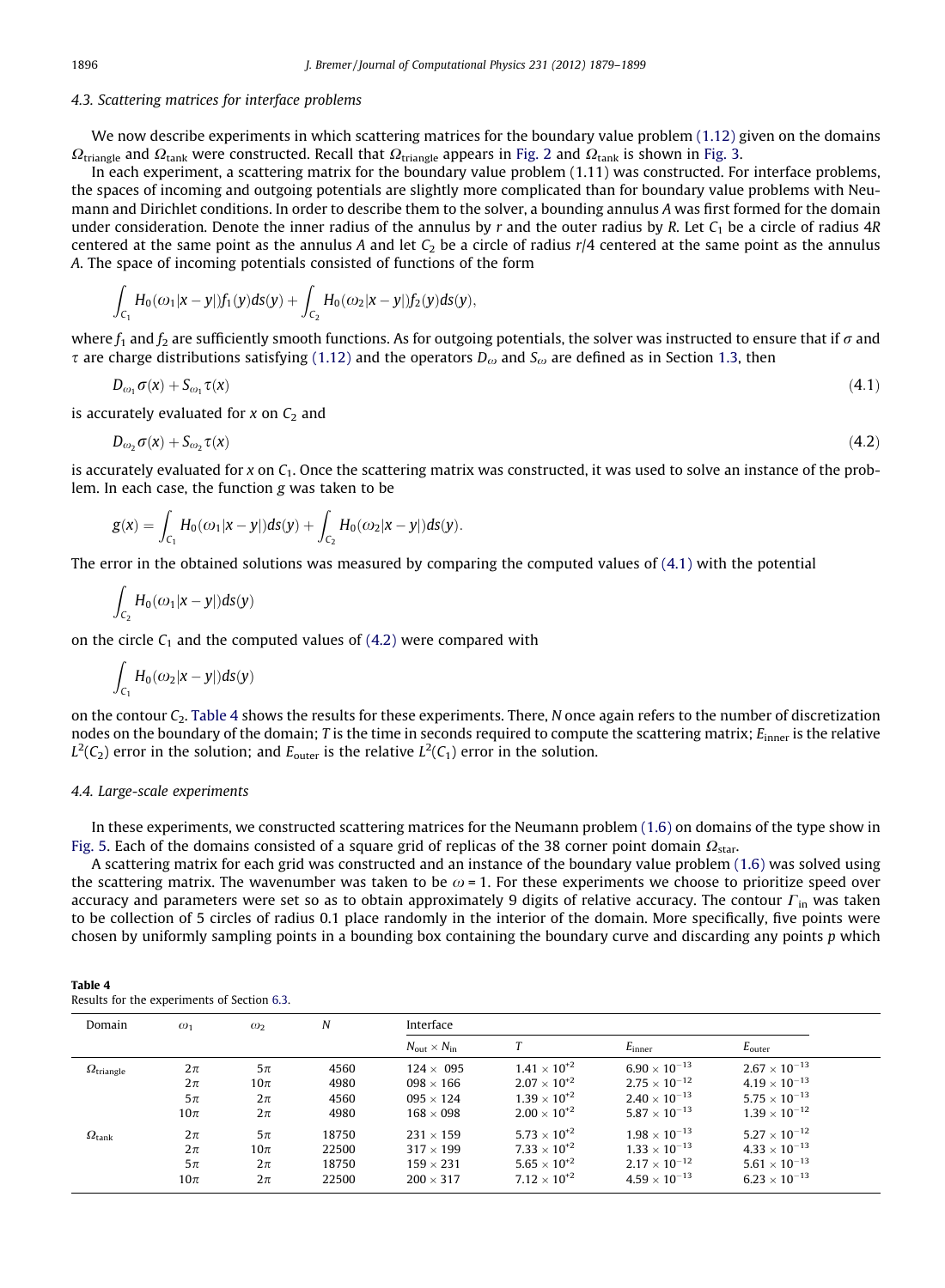#### JAMES BREMER

<span id="page-18-0"></span>

| 60 | Envir Envir |                      |               |                   | <b>FAME FAME FAME</b> |             |                      | <b>THIS TIME THAT THAT THAT</b>          |                      |              |
|----|-------------|----------------------|---------------|-------------------|-----------------------|-------------|----------------------|------------------------------------------|----------------------|--------------|
|    |             | <b>FAMILY FAMILY</b> |               |                   |                       |             |                      | A THIS EATLE STATE STATE STATE STATE     |                      | ENITE ENITE  |
| 50 | Sunt Sunt   |                      | <b>WANTED</b> |                   | Sunt Sunt             |             | Sunt Engine          | <b>WANTED</b>                            |                      | Envis Envis  |
|    |             | Envir Envir          |               |                   | Entre Entre Entre     |             |                      | Entre Entre Entre                        | <b>WANTER</b>        | <b>FAMIL</b> |
|    |             | Earns Earns          |               |                   | Entre Entre Entre     | Entre Entre |                      | <b>WANTED</b>                            | Envir Envir          |              |
| 30 |             | Envis Environ        |               |                   |                       |             |                      | Alle Eller Eller Eller Eller Eller Eller | <b>WANTER</b>        | <b>FAMIL</b> |
| 20 |             | Sunt Sunt            |               |                   | ENIE ENIE ENIE        |             | <b>FAMILY FAMILY</b> | <b>WATER</b>                             | <b>FAMILY FAMILY</b> |              |
|    |             | <b>SMAR STARS</b>    |               | <b>SMAR STARS</b> | <b>WANTED</b>         |             | <b>ENITE STATE</b>   | <b>WANTED</b>                            | <b>WATER</b>         | Eagles       |
| 10 |             | <b>ENNE ENNE</b>     | <b>WANTED</b> | <b>WANTED</b>     | <b>WANTED</b>         |             | <b>ENTER ENTER</b>   | <b>WANTED</b>                            | <b>SAMAR</b>         | <b>WATER</b> |
|    | Entre Entre |                      |               |                   | EMPE EATHER EATHER    |             |                      | EMME EAMLE EAMLE                         | <b>WANTER</b>        | Alline       |
|    |             |                      |               |                   |                       |             |                      |                                          |                      |              |

Fig. 5. One of the domains of Section 4.4.

#### Table 5

Results for the large-scale numerical experiments of Section 6.4.

| $N_{\rm stars}\times N_{\rm stars}$ | $N_{\text{corners}}$ |         | $N_{\rm out} \times N_{\rm in}$ |                       |                        |
|-------------------------------------|----------------------|---------|---------------------------------|-----------------------|------------------------|
| $1\times1$                          | 38                   | 21888   | $59 \times 79$                  | $1.43 \times 10^{+1}$ | $4.83 \times 10^{-10}$ |
| $2 \times 2$                        | 152                  | 87552   | $73 \times 94$                  | $6.40 \times 10^{+1}$ | $3.59 \times 10^{-10}$ |
| $4 \times 4$                        | 608                  | 350208  | $88 \times 109$                 | $2.59 \times 10^{+2}$ | $3.28 \times 10^{-10}$ |
| $8 \times 8$                        | 2432                 | 1400832 | $118 \times 141$                | $1.06 \times 10^{+3}$ | $3.67 \times 10^{-10}$ |
| $10 \times 10$                      | 3800                 | 2188800 | $140 \times 161$                | $1.63 \times 10^{+3}$ | $3.38 \times 10^{-10}$ |
| $16 \times 16$                      | 9728                 | 5603328 | $201 \times 221$                | $4.40 \times 10^{+3}$ | $3.46 \times 10^{-10}$ |

were not inside the domain or such that the circle of radius 0.2 centered at  $p$  intersected the boundary of the domain. Those five points served as the centers of the circles comprising  $\Gamma_{\text{in}}$ . The contour  $\Gamma_{\text{out}}$  for outgoing potentials was constructed by finding a bounding circle for the domain and doubling its radius. The incoming potential for each problem was generated by placing a unit charge distribution on each of the circles comprising  $\Gamma_{\rm in}$ . The error in the obtained solution was measured on the circle  $\Gamma_{\text{out}}$ .

Note that neither the symmetry of these domains nor their self-similarity was exploited in these experiments. Table 5 shows the results of these experiments; the notation is as follows:

- $N_{\text{stars}} \times N_{\text{stars}}$  gives the dimensions of the grid;
- $\bullet$   $N_{\text{corners}}$  is the number of corner points on the boundary curve;
- N is the number of discretization nodes on the boundary curve;
- $N_{\text{out}} \times N_{\text{in}}$  gives the dimensions of the scattering matrix;
- $\bullet$  T is the time, in seconds, required to compute the scattering matrix;
- *E* is the relative  $L^2(\Gamma_{\text{out}})$  error in the obtained solution.

# 4.5. Dependence on  $\Gamma_{in}$  and  $\Gamma_{out}$

In a final set of experiments, we examined the influence of  $\Gamma_{\text{in}}$  and  $\Gamma_{\text{out}}$  on the size of scattering matrices and the time required to construct them. A collection of scattering matrices for the exterior Dirichlet problem [\(1.1\)](#page-1-0) given on the domain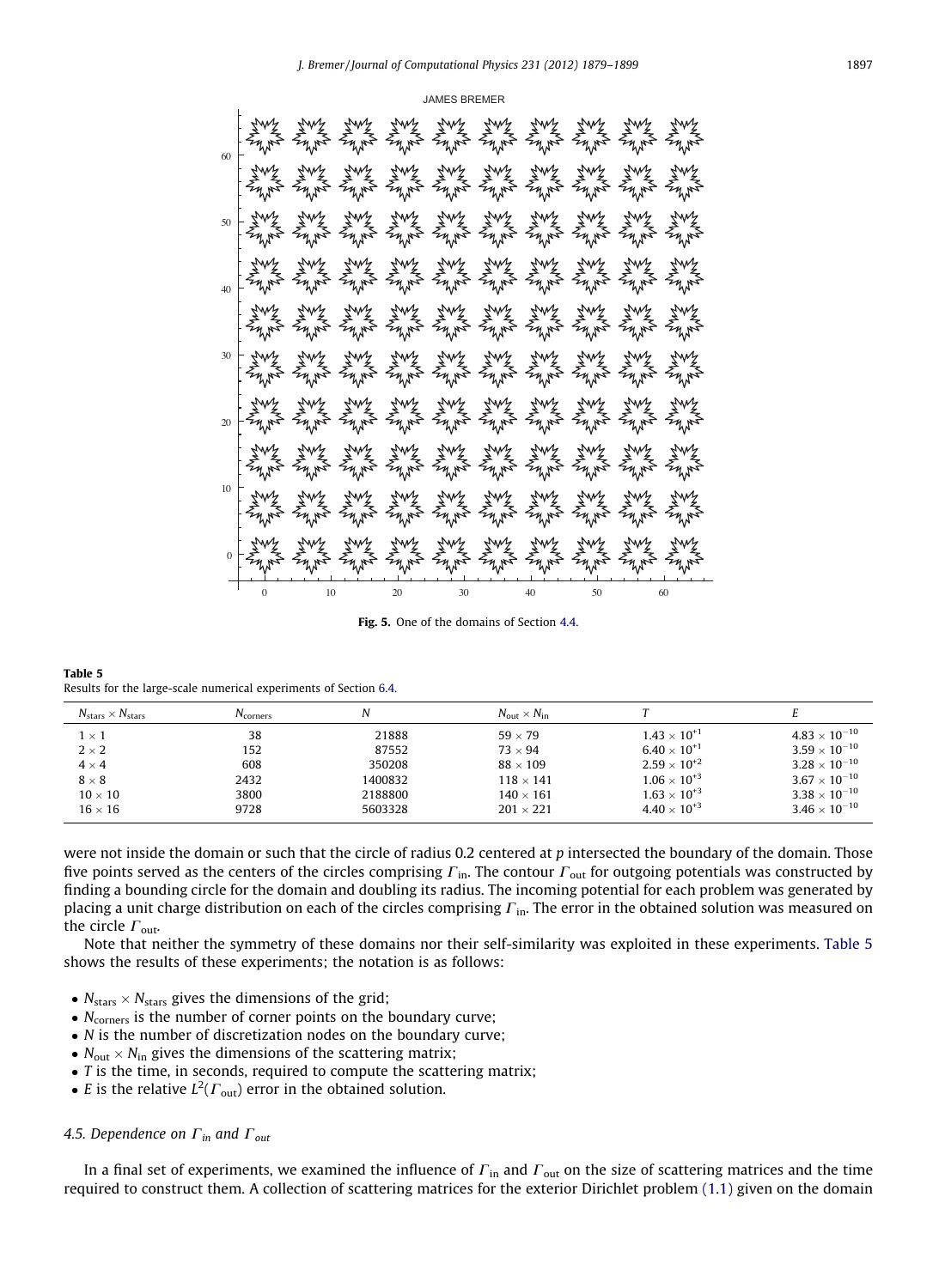<span id="page-19-0"></span>

| Table o                                               |  |  |
|-------------------------------------------------------|--|--|
| Results for the numerical experiments of Section 4.5. |  |  |

| $R_{\rm in}$ | $R_{\text{out}}$ | $N_{\text{out}} \times N_{\text{in}}$ |                       | Е                      | $R_{\rm in}$ | $R_{\text{out}}$ | $N_{\text{out}} \times N_{\text{in}}$ |                       |                        |
|--------------|------------------|---------------------------------------|-----------------------|------------------------|--------------|------------------|---------------------------------------|-----------------------|------------------------|
| 0.50         | 2.00             | $087\times069$                        | $6.24 \times 10^{+1}$ | $6.57 \times 10^{-13}$ | 0.50         | 1.50             | $125 \times 069$                      | $6.18 \times 10^{+1}$ | $6.78 \times 10^{-13}$ |
| 0.75         | 2.00             | $086 \times 115$                      | $6.88 \times 10^{+1}$ | $6.56\times10^{-13}$   | 0.75         | 1.50             | $125 \times 115$                      | $6.83\times10^{+1}$   | $6.78\times10^{-13}$   |
| 0.90         | 2.00             | $084 \times 177$                      | $6.55 \times 10^{+1}$ | $6.57\times10^{-13}$   | 0.90         | 1.50             | $125 \times 177$                      | $6.15 \times 10^{+1}$ | $6.78\times10^{-13}$   |
| 0.99         | 2.00             | $087 \times 287$                      | $6.79 \times 10^{+1}$ | $5.69\times10^{-12}$   | 0.99         | 1.50             | $125 \times 289$                      | $6.58 \times 10^{+1}$ | $4.41 \times 10^{-12}$ |
| 0.50         | 1.10             | $323 \times 069$                      | $7.66 \times 10^{+1}$ | $7.64 \times 10^{-13}$ | 0.50         | 1.01             | $636 \times 069$                      | $1.25 \times 10^{+2}$ | $1.00 \times 10^{-12}$ |
| 0.75         | 1.10             | $323 \times 115$                      | $7.14 \times 10^{+1}$ | $7.63 \times 10^{-13}$ | 0.75         | 1.01             | $638 \times 116$                      | $1.35 \times 10^{+2}$ | $1.00 \times 10^{-12}$ |
| 0.90         | 1.10             | $323 \times 175$                      | $7.43 \times 10^{+1}$ | $7.64 \times 10^{-13}$ | 0.90         | 1.01             | $638 \times 177$                      | $1.25 \times 10^{+2}$ | $1.00 \times 10^{-12}$ |
| 0.99         | 1.10             | $323 \times 289$                      | $7.94 \times 10^{+1}$ | $6.95 \times 10^{-12}$ | 0.99         | 1.01             | $636 \times 288$                      | $1.38 \times 10^{+2}$ | $3.22 \times 10^{-12}$ |

 $\Omega_{\text{clover}}$  shown in [Fig. 2](#page-14-0) were formed. In each experiment, the wavenumber was taken to be  $\omega$  = 2 $\pi$  and the contours  $\Gamma_{\text{in}}$  and  $\Gamma_{\rm out}$  were circles centered on the origin. The radii of these contours was allowed to vary. All other parameters were fixed. The boundary curve was discretized with 11280 points in all the experiments.

Each scattering matrix was also used to solve instance of the associated boundary value problem. Boundary data was taken to be

$$
g(x)=\int_{\varGamma_{in}}H_0(\omega|x-y|)\,exp(2iy)ds(y).
$$

Here, when we write exp (2iy), the integration variable y is being treated as a point in the complex plane. The  $L^2(\Gamma_{\rm out})$  error in the obtained solution was measured. Table 6 gives the results of these experiments. The notation there is as follows:

- $R_{\text{in}}$  gives the radius of the circle  $\Gamma_{\text{in}}$  as a multiple of 0.5, which is the distance from the boundary curve  $\partial\Omega_{\text{clover}}$  to the origin;
- $R_{\text{out}}$  is the radius of the circle  $\Gamma_{\text{out}}$  as a multiple of 1.5, which is the radius of the smallest circle centered at the origin which encloses the domain  $\Omega_{\text{clover}}$ ;
- N is the number of discretization nodes on the boundary curve;
- $\bullet$  T is the time, in seconds, required to compute the scattering matrix;
- *E* is the relative  $L^2(\Gamma_{\text{out}})$  error in the obtained solution.

# 5. Conclusions

The numerical solution of elliptic boundary value problems on Lipschitz domains has a reputation for difficulty largely because of the delicate constructs which are often used by numerical analysts to address them. The representation of unbounded functions by sampling their values is the principal example. By modifying one of the the standard approaches slightly — we merely replaced sampling of values by sampling of weighted values — robust and analytically sound representations were obtained. This opened the way to applying a simple-minded approach, scattering matrices, and allowed us to solve a class of problems regarded by many as being quite difficult. There is, however, one obvious inefficiency remaining in the approach of this paper. The quadratures being used to discretize corner regions are inefficient. In typical cases, our discretizations require several hundred points per corner. Future work will eliminate this inefficiency by combining variants of the algorithm of [7] for the numerical construction of efficient quadrature formulae for corner regions with the fast solver described in this article. This is expected to yield a truly decisive approach to the numerical solution of the integral equations of scattering theory on planar domains with corners.

#### Acknowledgements

The author is grateful to Vladimir Rokhlin for the benefit of his extensive knowledge of numerical analysis. This work was supported by the Office of Naval Research, under contract N00014–09-1–0318.

# References

- [1] A. Anand, J. Ovall, C. Turc, Well conditioned boundary integral equations for two-dimensional sound-hard scattering in domains with corners, J. Integral Equ. Appl. (in press).
- [2] F. Andriulli, A. Tabacco, G. Vecchi, Solving the EFIE at low frequencies with a conditioning that grows only logarithmically with the number of unknowns, IEEE Trans. Antenn. Propag. 58 (2010) 1614–1624.
- [3] A. Björck, Numerical Methods for Least Squares Problems, SIAM, Philadephia, 1996.
- [4] J. Bremer, On the Nyström discretization of integral operators on planar domains with corners, Appl. Comput. Harmon. Anal. 32 (2012) 45–64.

[5] J. Bremer, Z. Gimbutas, V. Rokhlin, A nonlinear optimization procedure for generalized Gaussian quadratures, SIAM J. Sci. Comput. 32 (2010) 1761– 1788.

[6] J. Bremer, V. Rokhlin, Efficient discretization of Laplace boundary integral equations on polygonal domains, J. Comput. Phys. 229 (2010) 2507–2525.

[7] J. Bremer, V. Rokhlin, I. Sammis, Universal quadratures for boundary integral equations on two-dimensional domains with corners, J. Comput. Phys. 229 (2010) 8259–8280.